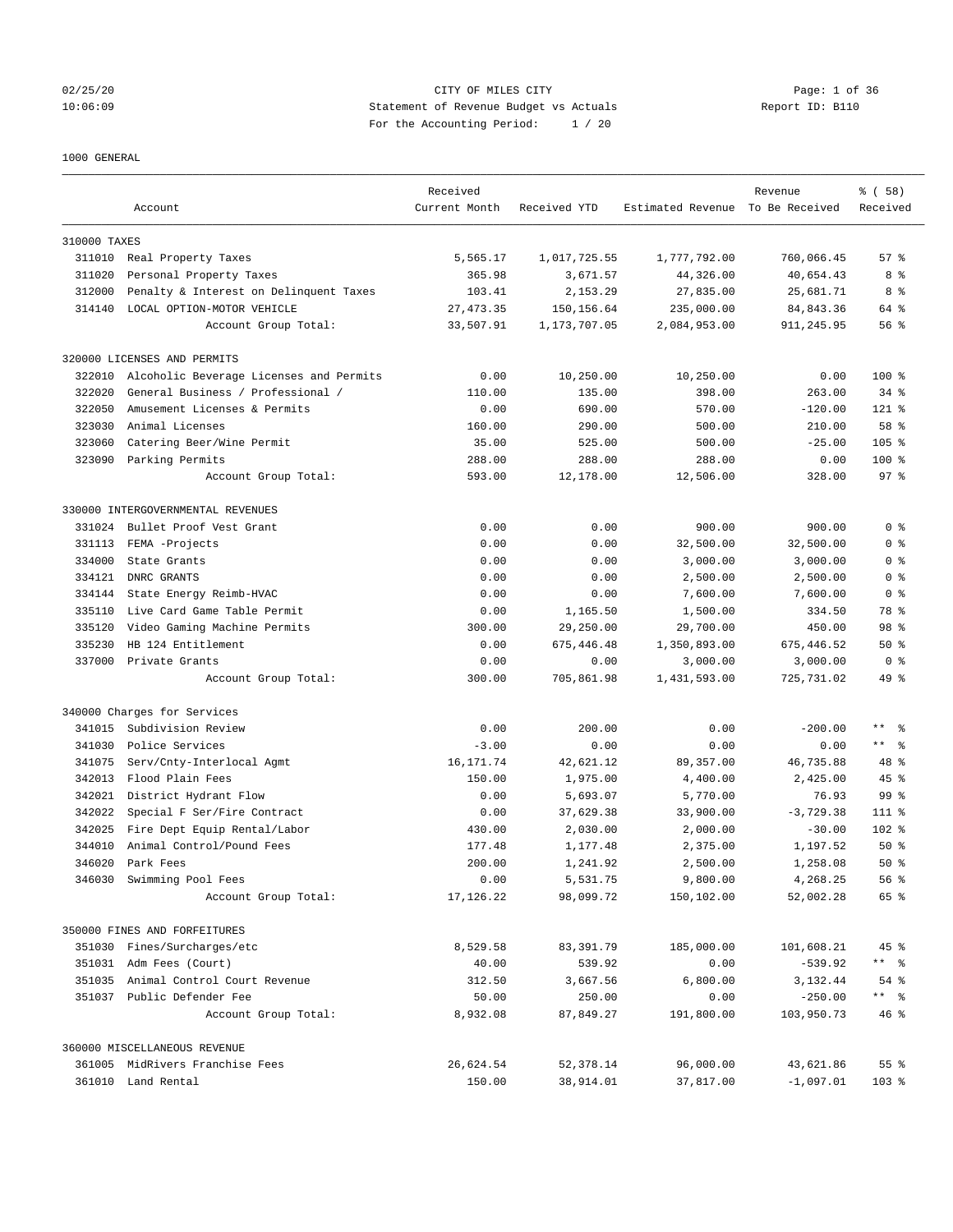## 02/25/20 CITY OF MILES CITY Page: 2 of 36 10:06:09 Statement of Revenue Budget vs Actuals Report ID: B110 For the Accounting Period: 1 / 20

#### 1000 GENERAL

|        |                                       | Received      |              |                   | Revenue        | % (58)          |
|--------|---------------------------------------|---------------|--------------|-------------------|----------------|-----------------|
|        | Account                               | Current Month | Received YTD | Estimated Revenue | To Be Received | Received        |
| 361020 | Building Rentals                      | 1,716.66      | 12,016.62    | 20,600.00         | 8,583.38       | 58 %            |
| 362020 | MISC REVENUE                          | 1,382.72      | 16,979.66    | 5,994.00          | $-10,985.66$   | $283$ $%$       |
| 362022 | Health Ins-MMIA Emp Benefits Prog     | 84.30         | 0.00         | 0.00              | 0.00           | $***$ $ -$      |
| 365000 | Contributions and Donations           | 0.00          | 400.00       | 0.00              | $-400.00$      | $***$ $\approx$ |
| 365014 | Denton Field Project/2015             | 0.00          | $-450.00$    | 0.00              | 450.00         | $***$ $ -$      |
| 366040 | Misc.-BHS                             | 0.00          | 0.00         | 900.00            | 900.00         | 0 <sup>8</sup>  |
| 367000 | Sale of Junk or Salvage               | 0.00          | 0.00         | 4,100.00          | 4,100.00       | 0 <sup>8</sup>  |
|        | Account Group Total:                  | 29,958.22     | 120, 238.43  | 165, 411.00       | 45, 172.57     | 73.8            |
|        | 370000 INVESTMENT EARNINGS            |               |              |                   |                |                 |
| 371010 | Investment Earnings                   | 0.00          | 8,176.49     | 11,000.00         | 2,823.51       | 74 %            |
|        | Account Group Total:                  | 0.00          | 8,176.49     | 11,000.00         | 2,823.51       | 74 %            |
|        | 380000 OTHER FINANCING SOURCES        |               |              |                   |                |                 |
| 382020 | Compensation for Loss of Fixed Assets | 0.00          | 0.00         | 48,100.00         | 48,100.00      | 0 <sup>8</sup>  |
| 383000 | Interfund Operating Transfer          | 19,211.00     | 341,888.40   | 610,038.00        | 268,149.60     | 56 <sup>8</sup> |
|        | Account Group Total:                  | 19,211.00     | 341,888.40   | 658,138.00        | 316,249.60     | $52$ $%$        |
|        | Fund Total:                           | 109,628.43    | 2,547,999.34 | 4,705,503.00      | 2,157,503.66   | 54 %            |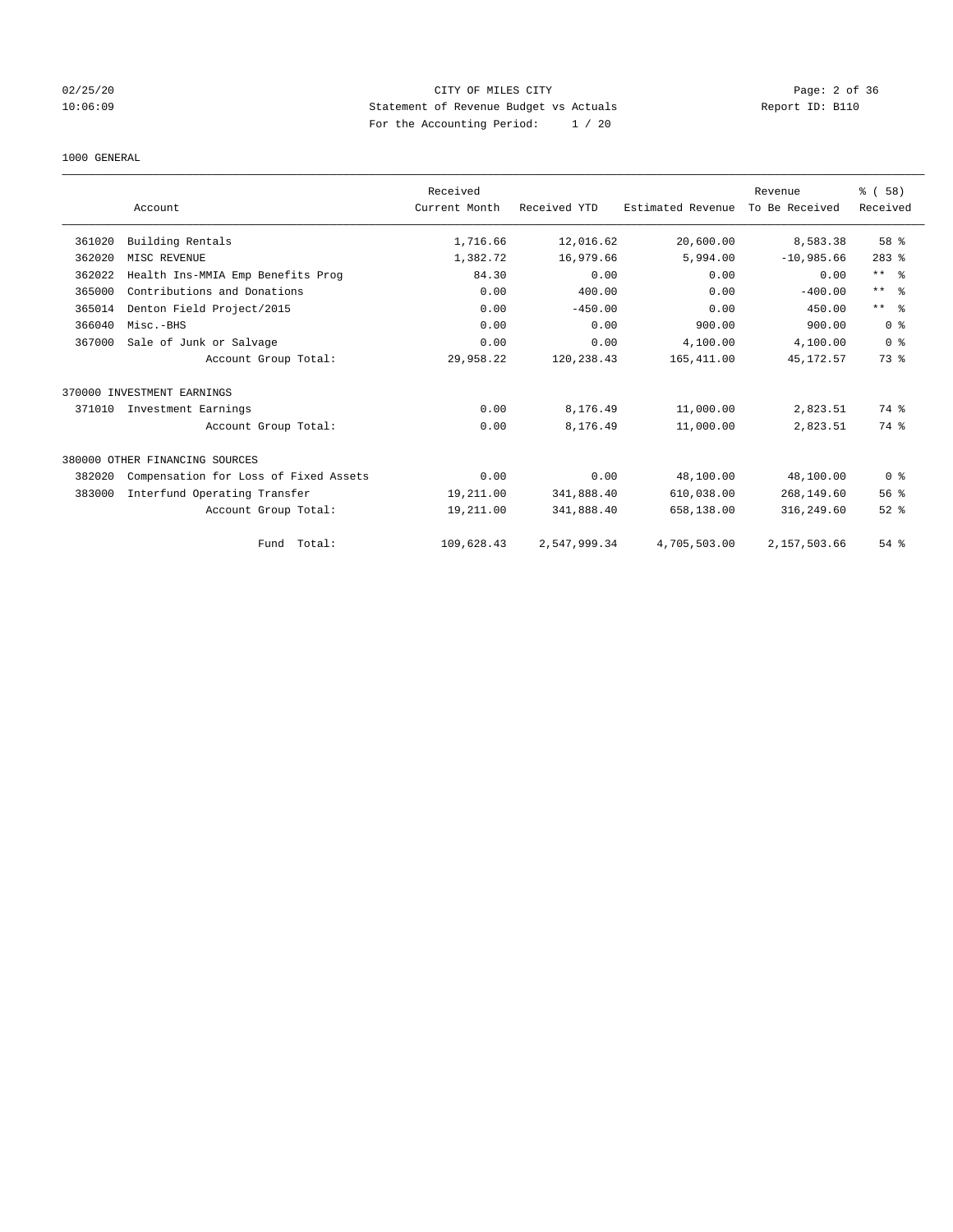## 02/25/20 **CITY OF MILES CITY CONSERVATION Page: 3 of 36** 10:06:09 Statement of Revenue Budget vs Actuals Report ID: B110 For the Accounting Period: 1 / 20

# 2220 LIBRARY

|        |                                   | Received      |              |                   | Revenue        | % (58)              |
|--------|-----------------------------------|---------------|--------------|-------------------|----------------|---------------------|
|        | Account                           | Current Month | Received YTD | Estimated Revenue | To Be Received | Received            |
|        | 340000 Charges for Services       |               |              |                   |                |                     |
| 341075 | Serv/Cnty-Interlocal Agmt         | 0.00          | 0.00         | 41,015.00         | 41,015.00      | 0 <sup>8</sup>      |
| 346070 | Library Fees                      | 99.20         | 1,121.90     | 4,000.00          | 2,878.10       | $28$ %              |
| 346074 | Book Sales                        | 5.00          | 29.80        | 400.00            | 370.20         | 7 %                 |
|        | Account Group Total:              | 104.20        | 1,151.70     | 45, 415.00        | 44, 263.30     | 3 <sup>°</sup>      |
|        | 360000 MISCELLANEOUS REVENUE      |               |              |                   |                |                     |
| 365035 | Donation-Library Board of Trustee | 1,728.00      | 4,724.84     | 0.00              | $-4,724.84$    | $***$ $\frac{6}{5}$ |
|        | Account Group Total:              | 1,728.00      | 4,724.84     | 0.00              | $-4.724.84$    | $***$ 2             |
|        | 380000 OTHER FINANCING SOURCES    |               |              |                   |                |                     |
| 383000 | Interfund Operating Transfer      | 25,445.00     | 178,115.00   | 305,344.00        | 127,229.00     | 58 %                |
|        | Account Group Total:              | 25,445.00     | 178,115.00   | 305, 344.00       | 127,229.00     | 58 %                |
|        | Fund Total:                       | 27, 277. 20   | 183,991.54   | 350,759.00        | 166,767.46     | $52$ $%$            |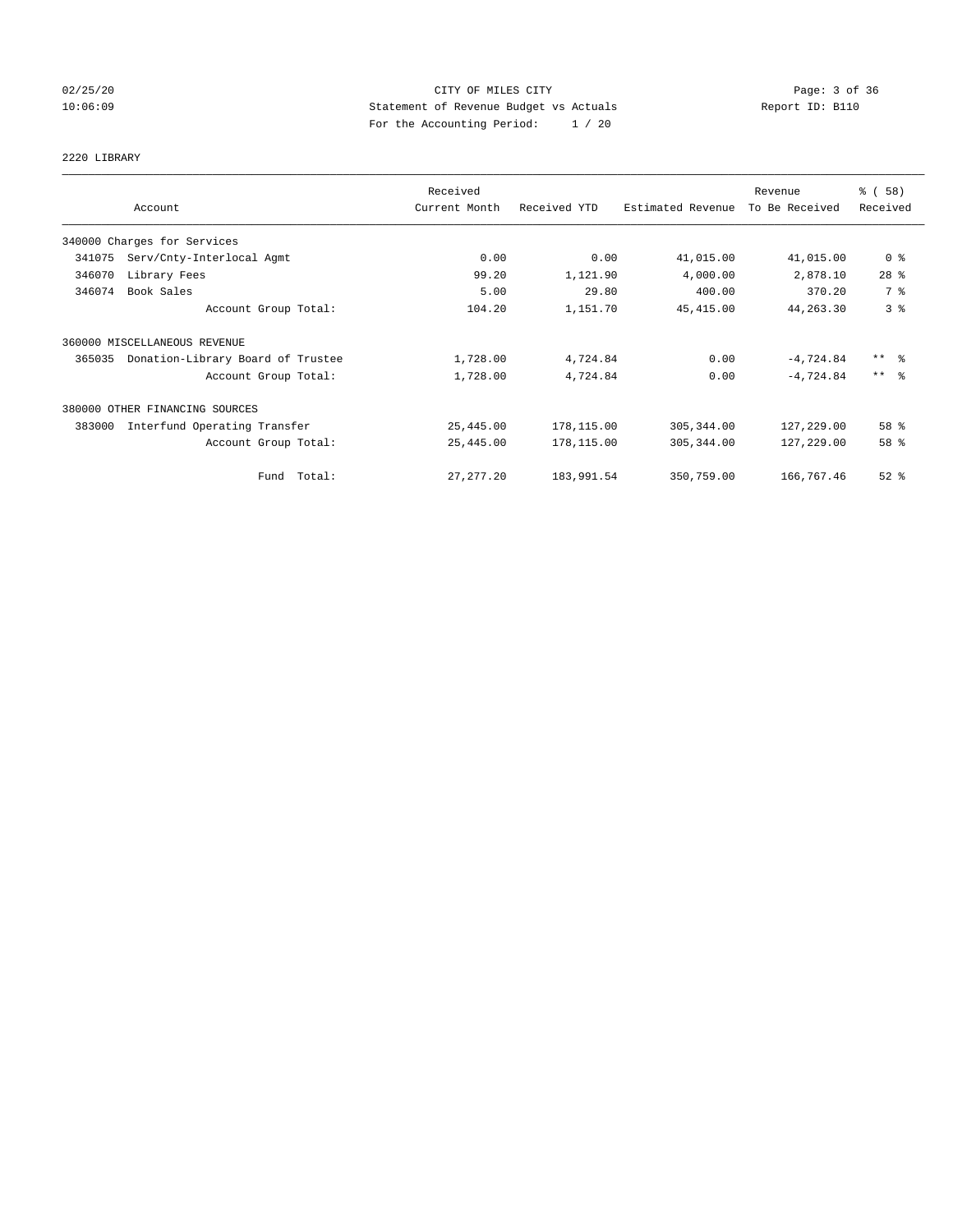## 02/25/20 CITY OF MILES CITY Page: 4 of 36 10:06:09 Statement of Revenue Budget vs Actuals Report ID: B110 For the Accounting Period: 1 / 20

2260 EMERGENCY DISASTER

|              | Account                                | Received<br>Current Month | Received YTD | Estimated Revenue | Revenue<br>To Be Received | % (58)<br>Received |
|--------------|----------------------------------------|---------------------------|--------------|-------------------|---------------------------|--------------------|
| 310000 TAXES |                                        |                           |              |                   |                           |                    |
| 311010       | Real Property Taxes                    | 1.10                      | 170.73       | 500.00            | 329.27                    | $34*$              |
| 311020       | Personal Property Taxes                | 3.84                      | 38.55        | 50.00             | 11.45                     | 77.8               |
| 312000       | Penalty & Interest on Delinquent Taxes | 0.98                      | 20.51        | 0.00              | $-20.51$                  | $***$ %            |
|              | Account Group Total:                   | 5.92                      | 229.79       | 550.00            | 320.21                    | $42*$              |
|              | Total:<br>Fund                         | 5.92                      | 229.79       | 550.00            | 320.21                    | $42*$              |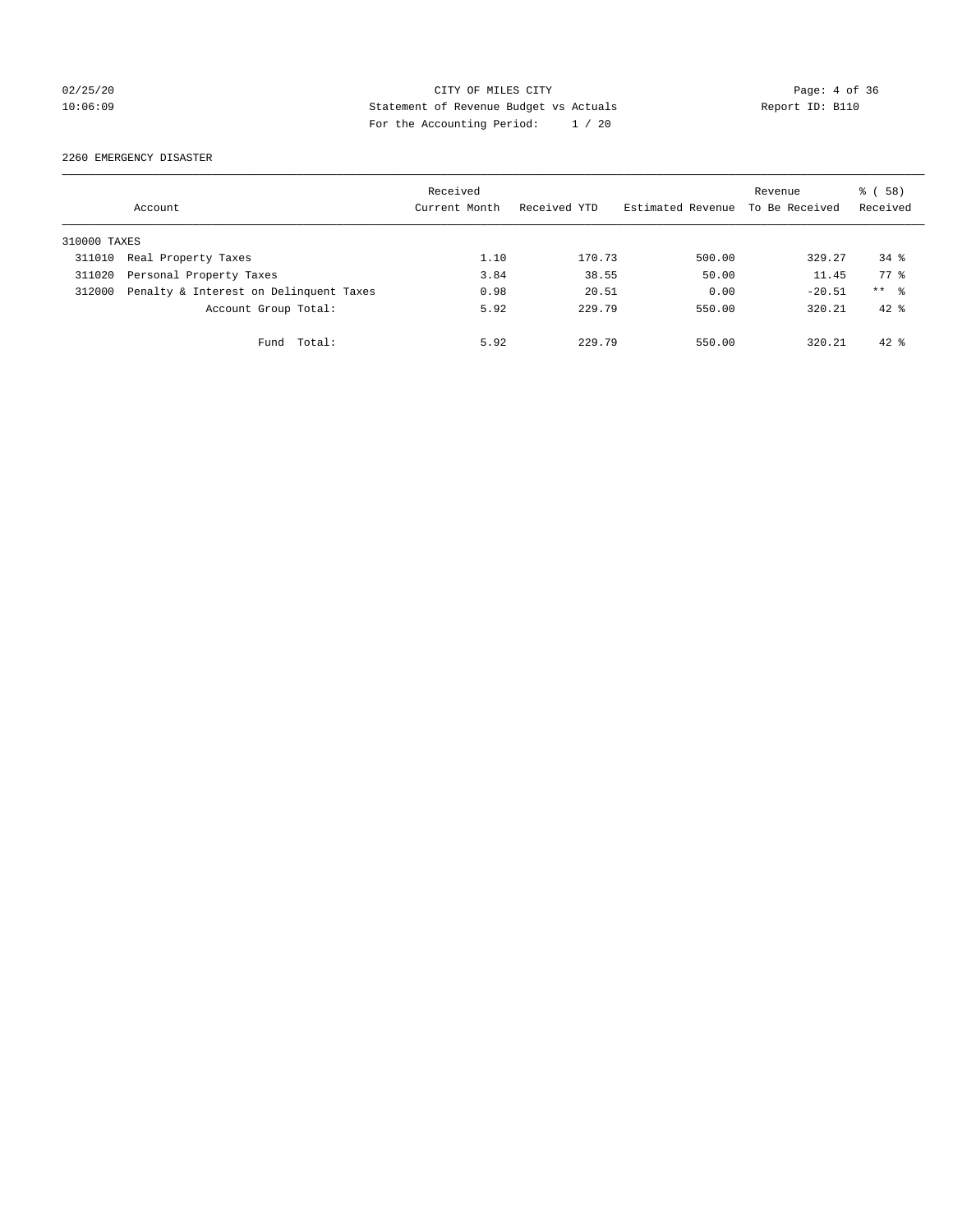## 02/25/20 CITY OF MILES CITY Page: 5 of 36 10:06:09 Statement of Revenue Budget vs Actuals Report ID: B110 For the Accounting Period: 1 / 20

2270 Health

| Account                                | Received<br>Current Month | Received YTD | Estimated Revenue | Revenue<br>To Be Received | 8 ( 58 )<br>Received |
|----------------------------------------|---------------------------|--------------|-------------------|---------------------------|----------------------|
| 380000 OTHER FINANCING SOURCES         |                           |              |                   |                           |                      |
| Interfund Operating Transfer<br>383000 | 0.00                      | 11,500.00    | 11,500.00         | 0.00                      | $100*$               |
| Account Group Total:                   | 0.00                      | 11,500.00    | 11,500.00         | 0.00                      | $100*$               |
| Total:<br>Fund                         | 0.00                      | 11,500.00    | 11,500.00         | 0.00                      | $100*$               |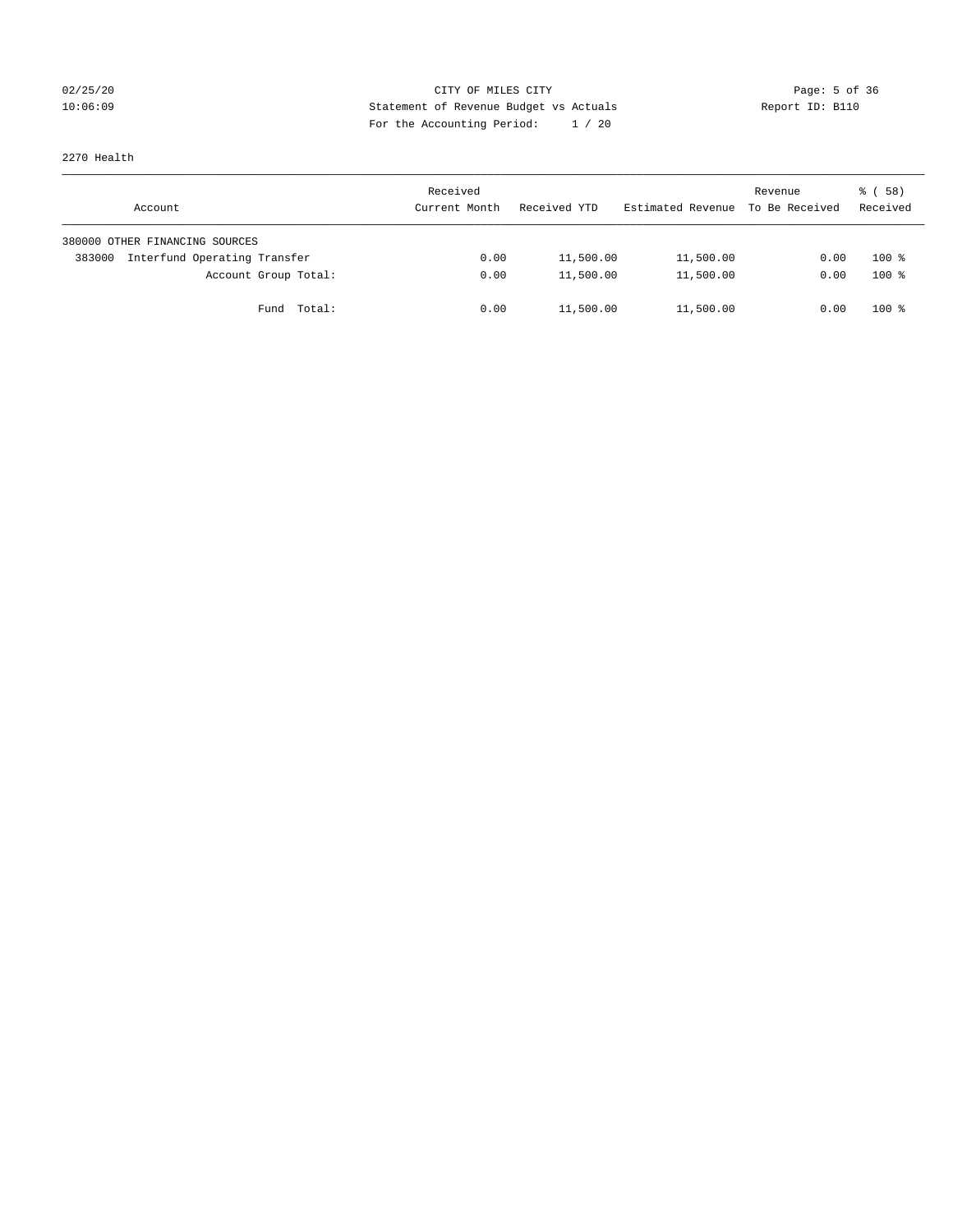## 02/25/20 **Page: 6 of 36** CITY OF MILES CITY CONTROL Page: 6 of 36 10:06:09 Statement of Revenue Budget vs Actuals Report ID: B110 For the Accounting Period: 1 / 20

#### 2310 TIFD-Downtown

|              | Account                                | Received<br>Current Month | Received YTD | Estimated Revenue | Revenue<br>To Be Received | % (58)<br>Received |
|--------------|----------------------------------------|---------------------------|--------------|-------------------|---------------------------|--------------------|
| 310000 TAXES |                                        |                           |              |                   |                           |                    |
| 311010       | Real Property Taxes                    | 390.50                    | 51,096.89    | 76,817.00         | 25,720.11                 | 67 <sup>8</sup>    |
| 311020       | Personal Property Taxes                | 18.56                     | 186.86       | 10,000.00         | 9,813.14                  | $2 \div$           |
| 312000       | Penalty & Interest on Delinquent Taxes | 3.86                      | 26.35        | 0.00              | $-26.35$                  | $***$ $ -$         |
|              | Account Group Total:                   | 412.92                    | 51,310.10    | 86,817.00         | 35,506.90                 | 59 <sup>8</sup>    |
| 370000       | INVESTMENT EARNINGS                    |                           |              |                   |                           |                    |
| 371010       | Investment Earnings                    | 0.00                      | 1,135.18     | 0.00              | $-1, 135.18$              | ** 왕               |
|              | Account Group Total:                   | 0.00                      | 1,135.18     | 0.00              | $-1, 135.18$              | $***$ $\approx$    |
|              | Fund Total:                            | 412.92                    | 52, 445.28   | 86,817.00         | 34, 371, 72               | 60 %               |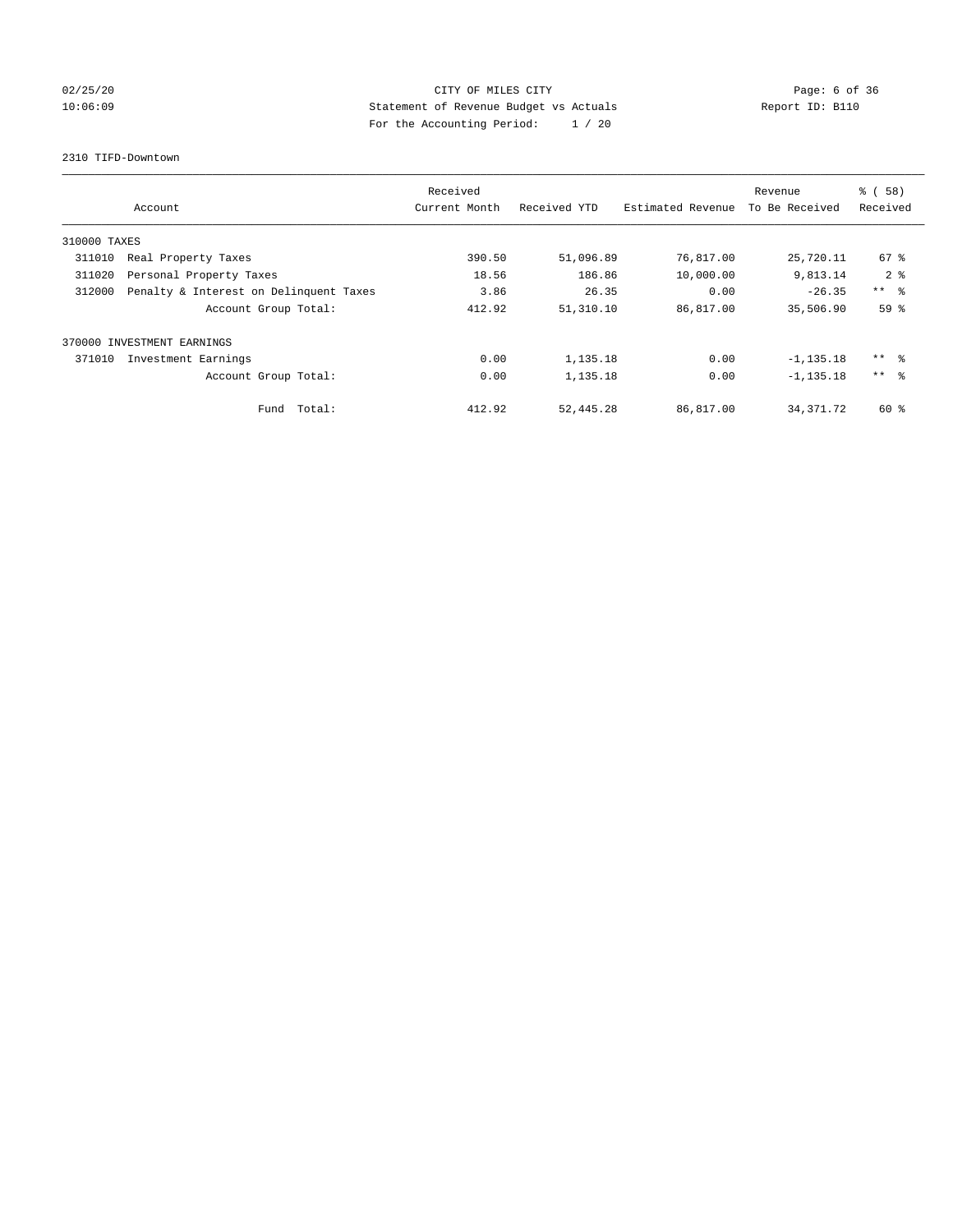## 02/25/20 Page: 7 of 36 10:06:09 Statement of Revenue Budget vs Actuals Report ID: B110 For the Accounting Period: 1 / 20

2350 Local Government/Study Commission

|              | Account                 |             | Received<br>Current Month |      | Received YTD |      | Estimated Revenue To Be Received | Revenue | % (58)<br>Received |
|--------------|-------------------------|-------------|---------------------------|------|--------------|------|----------------------------------|---------|--------------------|
| 310000 TAXES |                         |             |                           |      |              |      |                                  |         |                    |
| 311010       | Real Property Taxes     |             |                           | 0.00 |              | 0.47 | 20.00                            | 19.53   | 2 <sup>8</sup>     |
| 311020       | Personal Property Taxes |             |                           | 0.00 |              | 0.00 | 5.00                             | 5.00    | 0 <sup>8</sup>     |
|              | Account Group Total:    |             |                           | 0.00 |              | 0.47 | 25.00                            | 24.53   | 2 <sup>8</sup>     |
|              |                         | Fund Total: |                           | 0.00 |              | 0.47 | 25.00                            | 24.53   | 2 <sup>8</sup>     |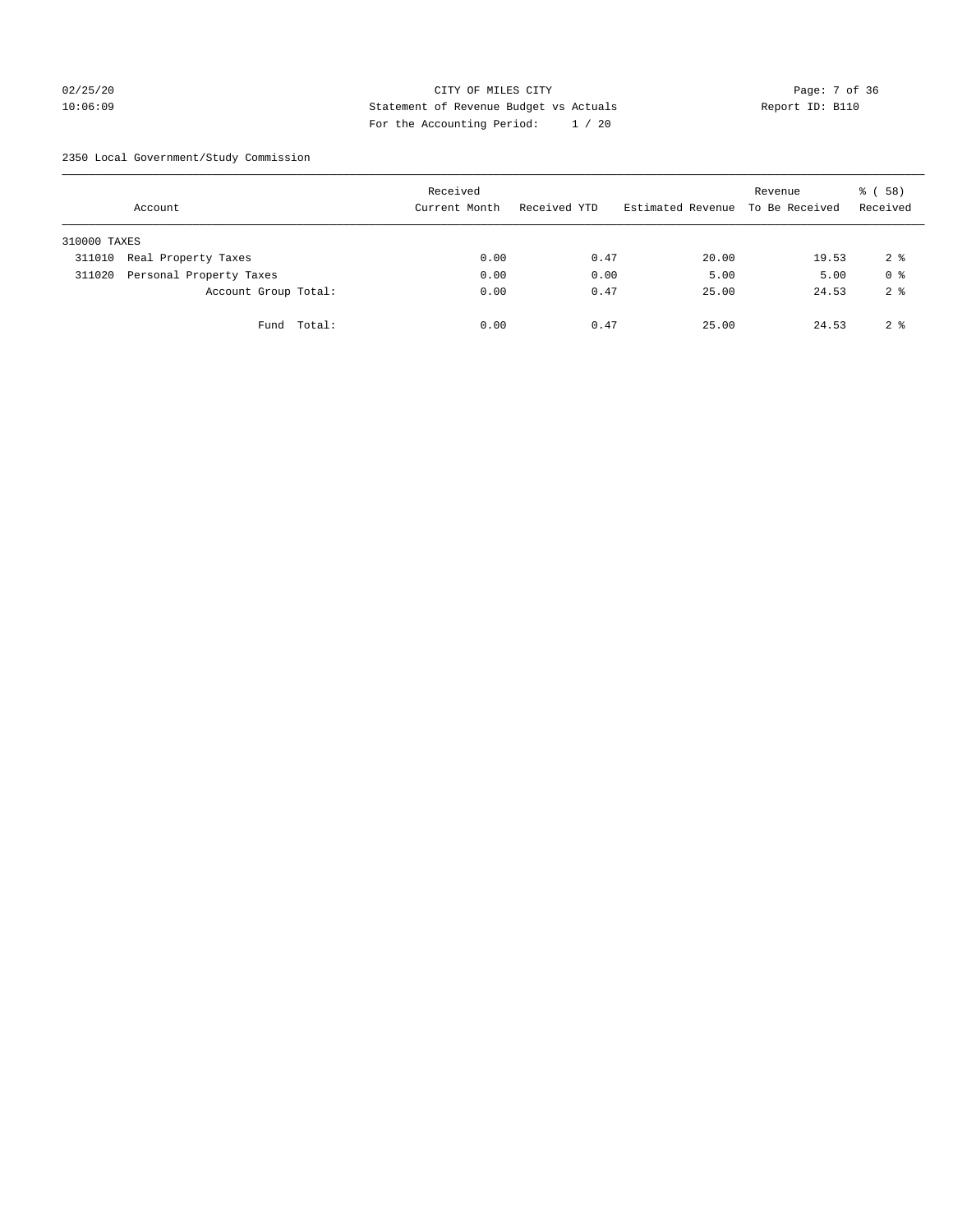## 02/25/20 CITY OF MILES CITY Page: 8 of 36 10:06:09 Statement of Revenue Budget vs Actuals Report ID: B110 For the Accounting Period: 1 / 20

2372 Permissive Medical Levy

|              | Account                                | Received<br>Current Month | Received YTD | Estimated Revenue | Revenue<br>To Be Received | 8 ( 58 )<br>Received |
|--------------|----------------------------------------|---------------------------|--------------|-------------------|---------------------------|----------------------|
| 310000 TAXES |                                        |                           |              |                   |                           |                      |
| 311010       | Real Property Taxes                    | 791.20                    | 144,698.21   | 259,722.00        | 115,023.79                | $56$ $\frac{6}{3}$   |
| 311020       | Personal Property Taxes                | 46.10                     | 462.50       | 5,500.00          | 5,037.50                  | 8 %                  |
| 312000       | Penalty & Interest on Delinquent Taxes | 3.45                      | 71.82        | 0.00              | $-71.82$                  | $***$ $\frac{6}{5}$  |
|              | Account Group Total:                   | 840.75                    | 145, 232.53  | 265, 222, 00      | 119,989.47                | 55 <sup>8</sup>      |
|              | Fund Total:                            | 840.75                    | 145, 232.53  | 265, 222, 00      | 119,989.47                | 55 <sup>8</sup>      |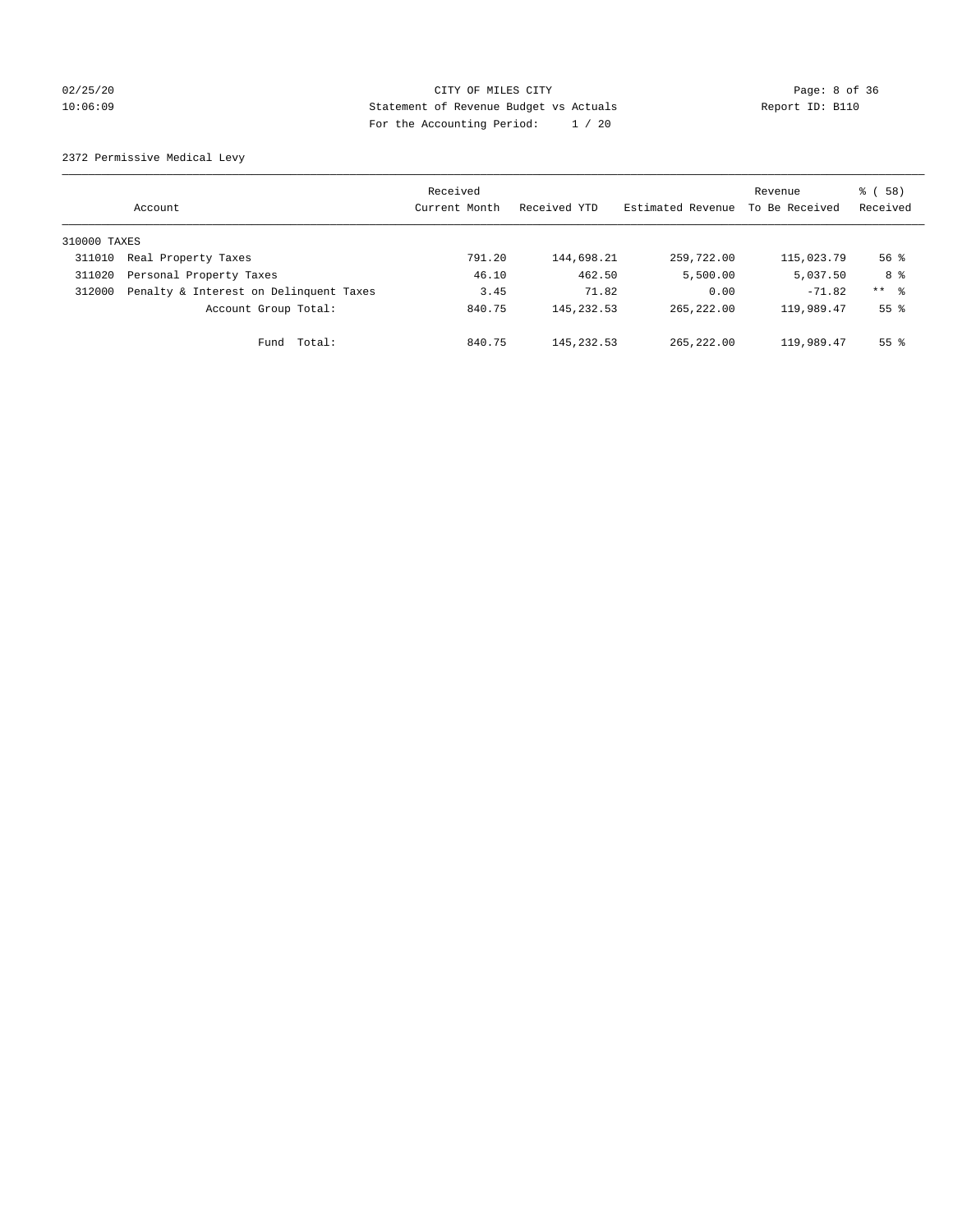## 02/25/20 CITY OF MILES CITY Page: 9 of 36 10:06:09 Statement of Revenue Budget vs Actuals Report ID: B110 For the Accounting Period: 1 / 20

#### 2390 DRUG FORFEITURE

| Account                      | Received<br>Current Month | Received YTD | Estimated Revenue | Revenue<br>To Be Received | 8 ( 58 )<br>Received |
|------------------------------|---------------------------|--------------|-------------------|---------------------------|----------------------|
| 350000 FINES AND FORFEITURES |                           |              |                   |                           |                      |
| Drug Forfeitures<br>351013   | 800.00                    | 800.00       | 2,000.00          | 1,200.00                  | $40*$                |
| Account Group Total:         | 800.00                    | 800.00       | 2,000.00          | 1,200.00                  | $40*$                |
| Total:<br>Fund               | 800.00                    | 800.00       | 2,000.00          | 1,200.00                  | 40 %                 |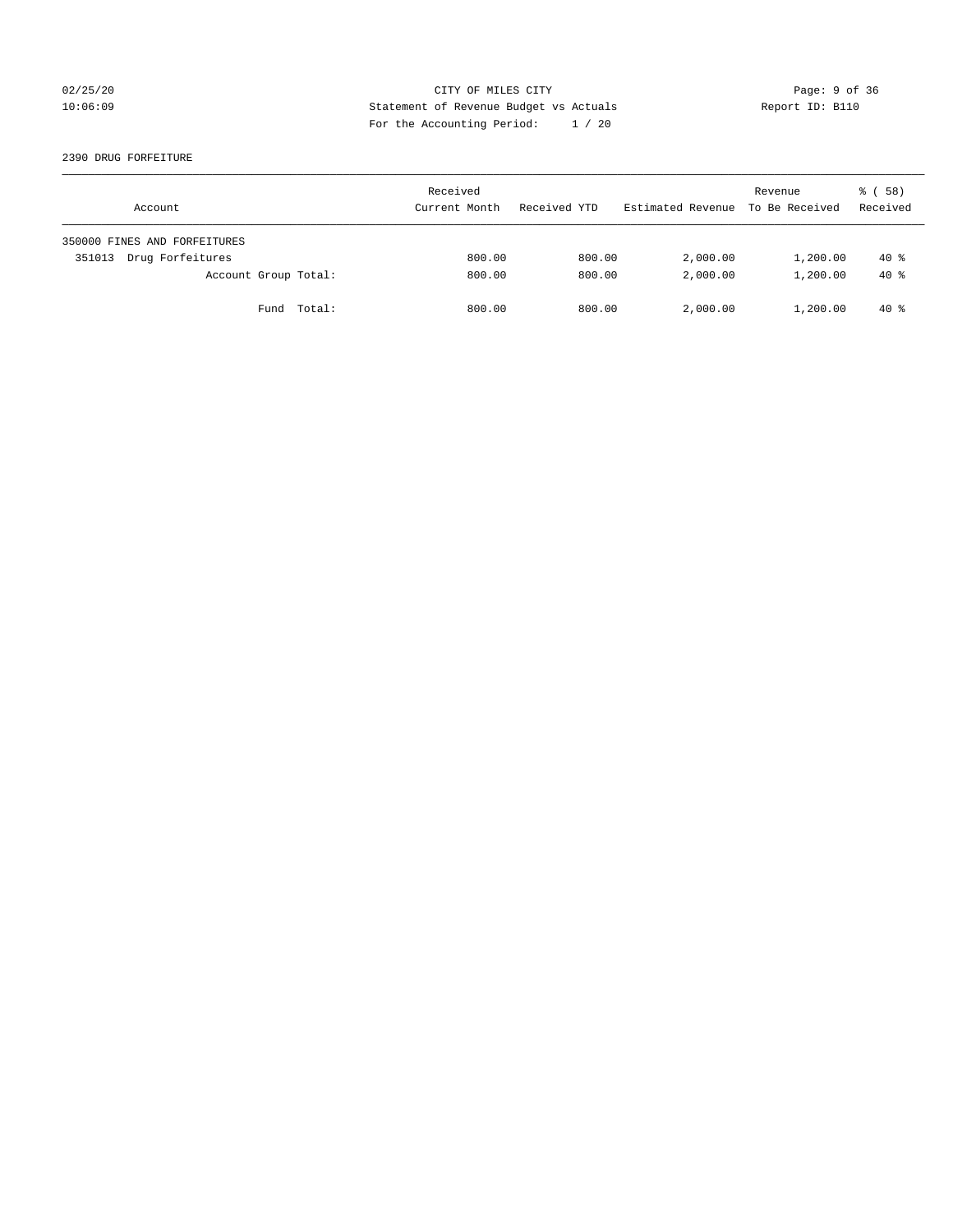## 02/25/20 Page: 10 of 36 CITY OF MILES CITY CHECK PAGE: 10 of 36 10:06:09 Statement of Revenue Budget vs Actuals Report ID: B110 For the Accounting Period: 1 / 20

#### 2394 BUILDING CODE ENFORCEMENT

| Account                              | Received<br>Current Month | Received YTD | Estimated Revenue | Revenue<br>To Be Received | ៖ (58)<br>Received |
|--------------------------------------|---------------------------|--------------|-------------------|---------------------------|--------------------|
| 320000 LICENSES AND PERMITS          |                           |              |                   |                           |                    |
| Building & Related Permits<br>323010 | 18,940.00                 | 99,131.63    | 145,600.00        | 46,468.37                 | 68 %               |
| Account Group Total:                 | 18,940.00                 | 99,131.63    | 145,600.00        | 46, 468. 37               | 68 %               |
| Fund Total:                          | 18,940.00                 | 99,131.63    | 145,600.00        | 46,468.37                 | 68 %               |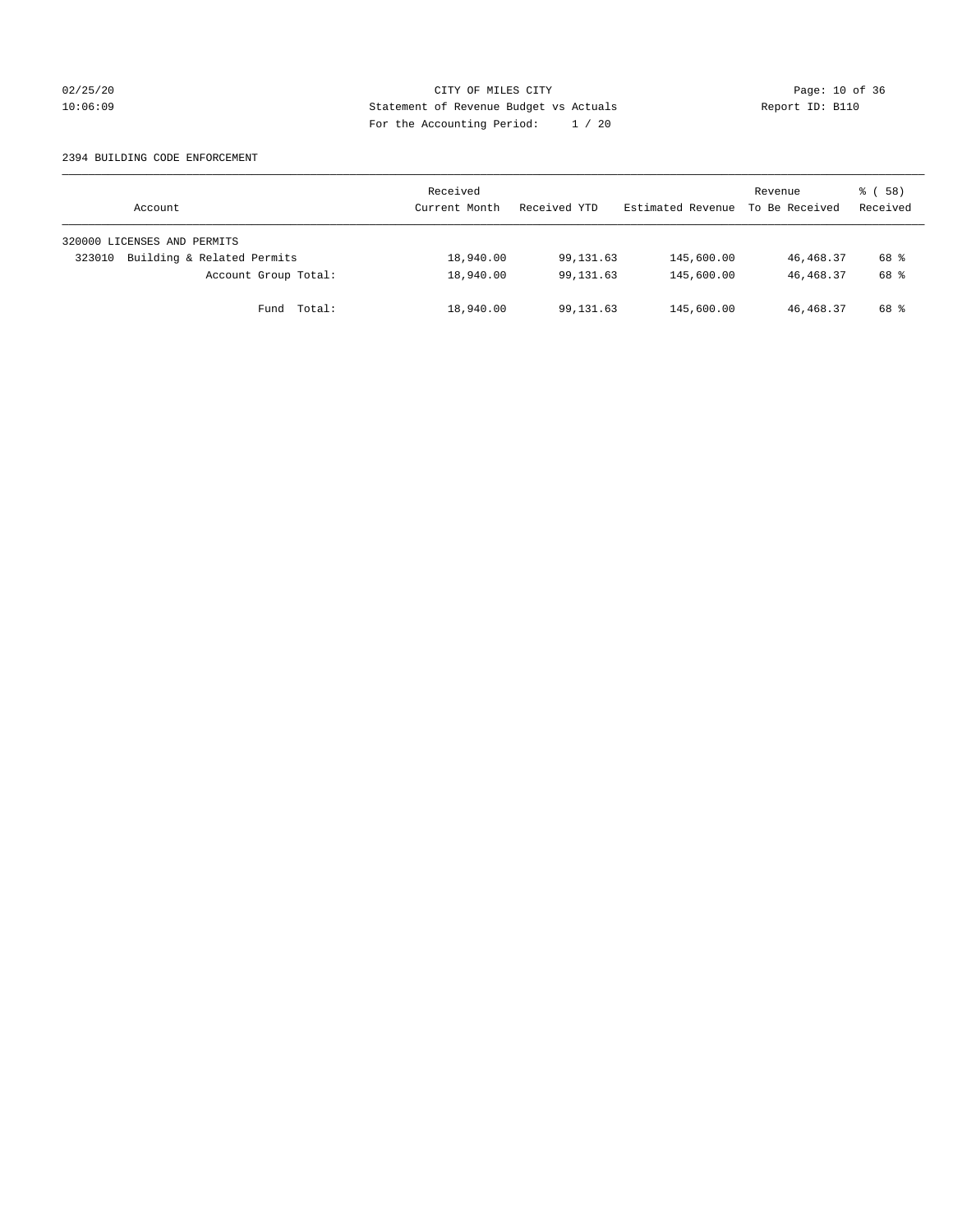## 02/25/20 Page: 11 of 36 CITY OF MILES CITY 10:06:09 Statement of Revenue Budget vs Actuals Report ID: B110 For the Accounting Period: 1 / 20

2400 LTG M D#165-(Gen City)

| Account                                            | Received<br>Current Month | Received YTD | Estimated Revenue | Revenue<br>To Be Received | % (58)<br>Received |
|----------------------------------------------------|---------------------------|--------------|-------------------|---------------------------|--------------------|
|                                                    |                           |              |                   |                           |                    |
| 360000 MISCELLANEOUS REVENUE                       |                           |              |                   |                           |                    |
| 363010<br>Maintenance Assessments                  | 1,339.55                  | 111,840.16   | 175,342.00        | 63,501.84                 | 64 %               |
| 363040<br>Penalty & Interest on Deling Assessments | 30.94                     | 326.93       | 550.00            | 223.07                    | 59 <sup>8</sup>    |
| Account Group Total:                               | 1,370.49                  | 112, 167.09  | 175,892.00        | 63,724.91                 | 64 %               |
| 370000 INVESTMENT EARNINGS                         |                           |              |                   |                           |                    |
| 371010<br>Investment Earnings                      | 0.00                      | 1,089.70     | 900.00            | $-189.70$                 | $121$ %            |
| Account Group Total:                               | 0.00                      | 1,089.70     | 900.00            | $-189.70$                 | $121$ %            |
| Total:<br>Fund                                     | 1,370.49                  | 113,256.79   | 176,792.00        | 63,535.21                 | 64 %               |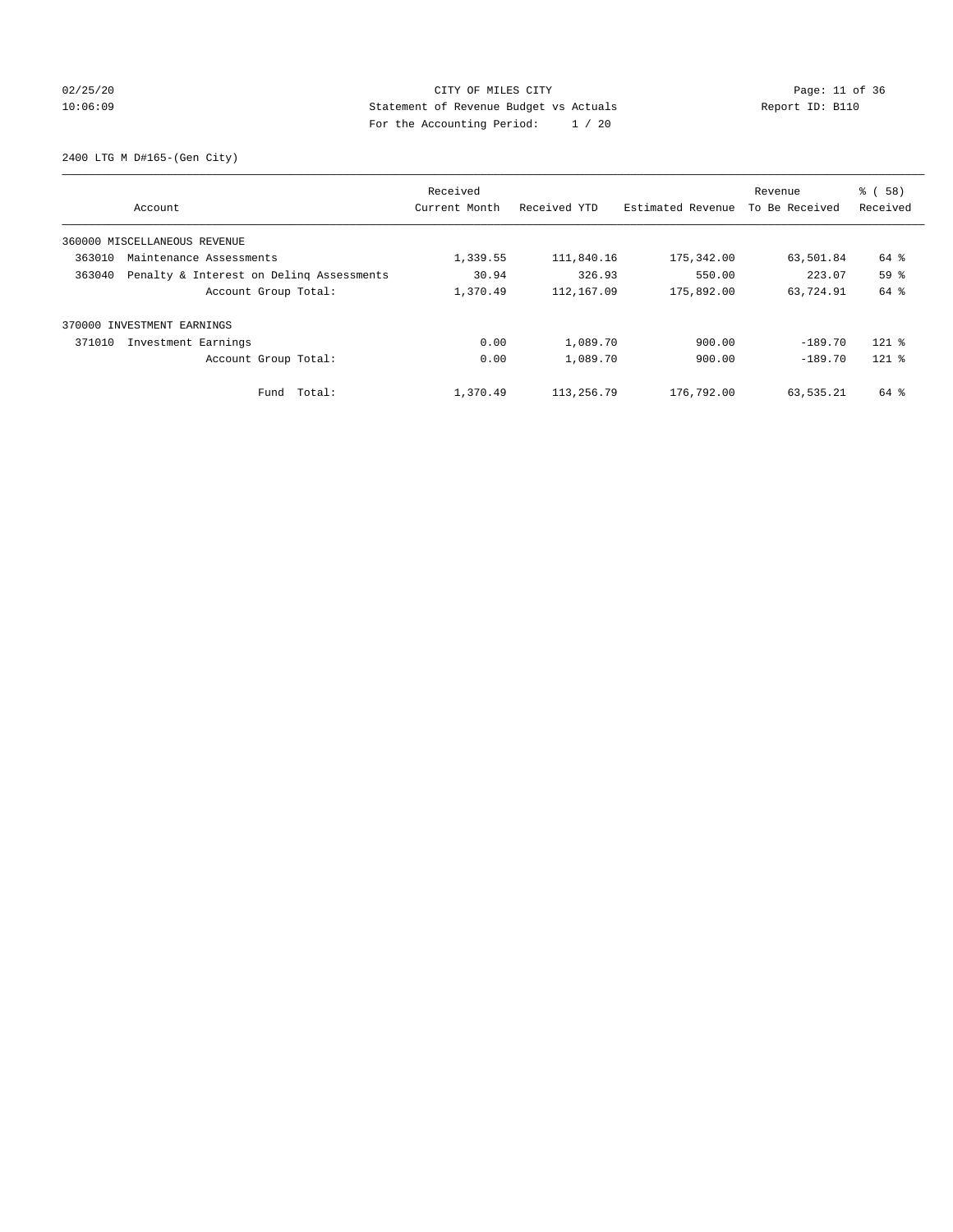## 02/25/20 Page: 12 of 36 CITY OF MILES CITY CHE PAGE: 12 of 36 10:06:09 Statement of Revenue Budget vs Actuals Report ID: B110 For the Accounting Period: 1 / 20

2420 LTG M D#167-(MilesAddn Etc)

|        |                                          | Received      |              |                   | Revenue        | % (58)   |
|--------|------------------------------------------|---------------|--------------|-------------------|----------------|----------|
|        | Account                                  | Current Month | Received YTD | Estimated Revenue | To Be Received | Received |
|        | 360000 MISCELLANEOUS REVENUE             |               |              |                   |                |          |
| 363010 | Maintenance Assessments                  | 0.00          | 15,227.97    | 26,100.00         | 10,872.03      | 58 %     |
| 363040 | Penalty & Interest on Deling Assessments | 0.00          | 52.46        | 100.00            | 47.54          | $52$ $%$ |
|        | Account Group Total:                     | 0.00          | 15,280.43    | 26,200.00         | 10,919.57      | 58 %     |
|        | 370000 INVESTMENT EARNINGS               |               |              |                   |                |          |
| 371010 | Investment Earnings                      | 0.00          | 223.74       | 200.00            | $-23.74$       | $112*$   |
|        | Account Group Total:                     | 0.00          | 223.74       | 200.00            | $-23.74$       | $112*$   |
|        | Fund Total:                              | 0.00          | 15,504.17    | 26,400.00         | 10,895.83      | 59 %     |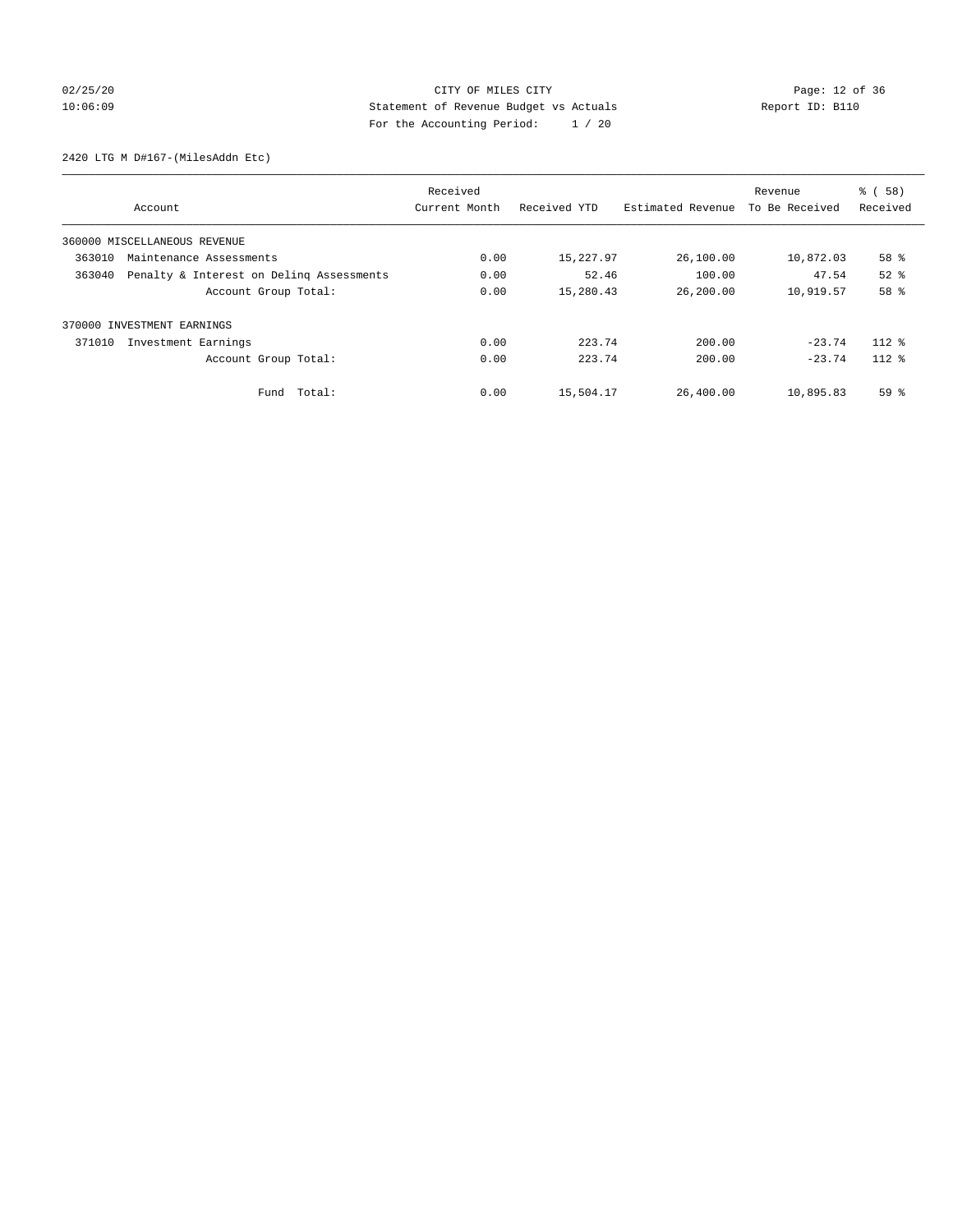## 02/25/20 Page: 13 of 36 CITY OF MILES CITY CONTROL PAGE: 13 of 36 10:06:09 Statement of Revenue Budget vs Actuals Report ID: B110 For the Accounting Period: 1 / 20

2430 LTG M D#171-(Balsam Est)

|                                                    | Received      |              |                   | Revenue        | % (58)          |
|----------------------------------------------------|---------------|--------------|-------------------|----------------|-----------------|
| Account                                            | Current Month | Received YTD | Estimated Revenue | To Be Received | Received        |
| 360000 MISCELLANEOUS REVENUE                       |               |              |                   |                |                 |
| 363010<br>Maintenance Assessments                  | 0.00          | 3,277.31     | 5,716.00          | 2,438.69       | $57*$           |
| 363040<br>Penalty & Interest on Deling Assessments | 0.00          | 8.37         | 5.00              | $-3.37$        | $167$ %         |
| Account Group Total:                               | 0.00          | 3,285.68     | 5,721.00          | 2,435.32       | 57 <sup>8</sup> |
| 370000 INVESTMENT EARNINGS                         |               |              |                   |                |                 |
| Investment Earnings<br>371010                      | 0.00          | 44.07        | 300.00            | 255.93         | 15 <sup>8</sup> |
| Account Group Total:                               | 0.00          | 44.07        | 300.00            | 255.93         | 15 <sup>8</sup> |
| Total:<br>Fund                                     | 0.00          | 3,329.75     | 6,021.00          | 2,691.25       | 55 <sup>8</sup> |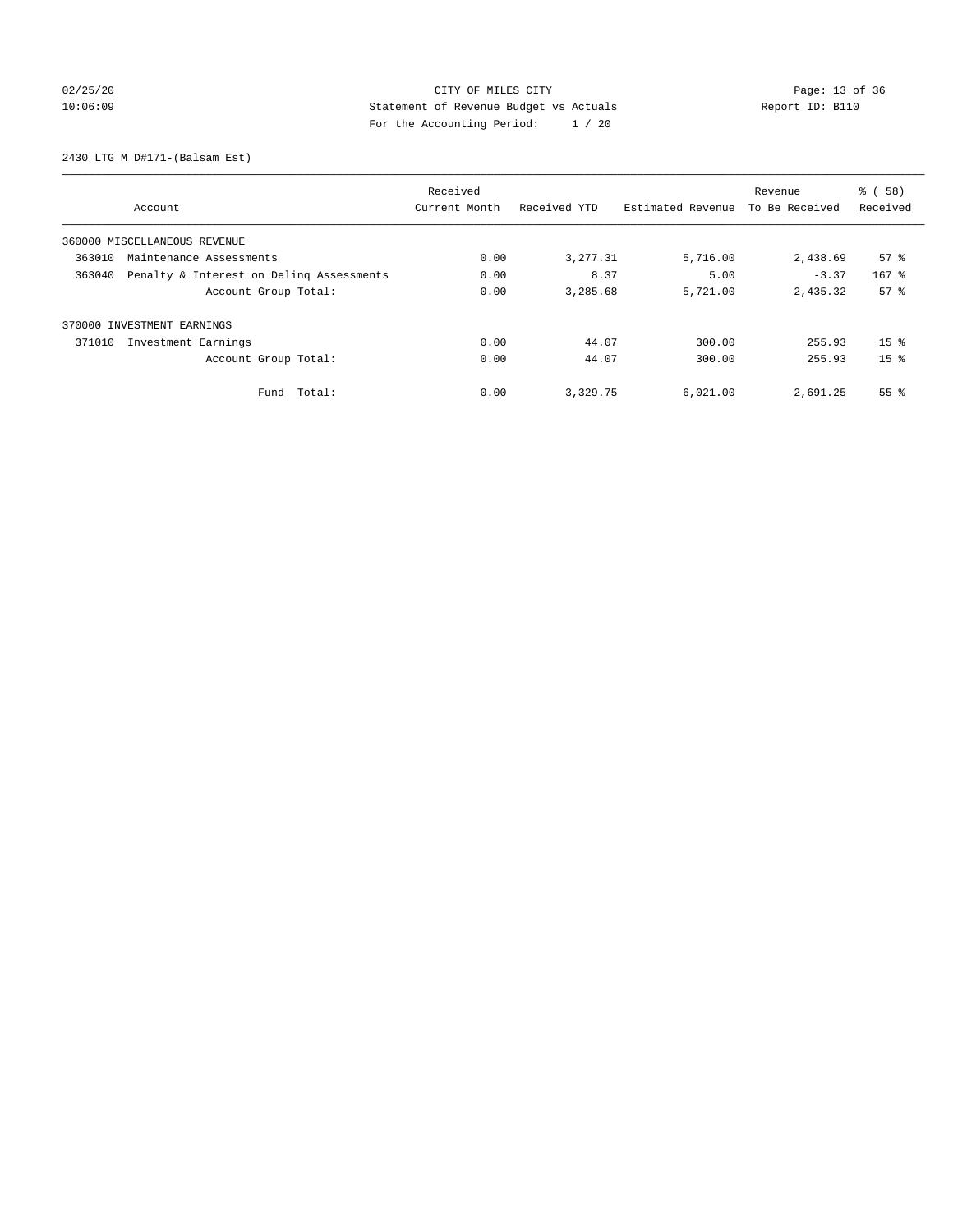## 02/25/20 Page: 14 of 36 CITY OF MILES CITY 10:06:09 Statement of Revenue Budget vs Actuals Report ID: B110 For the Accounting Period: 1 / 20

2440 LTG M D#172-(Main Str)

|                                                    | Received      |              |                   | Revenue        | % (58)    |
|----------------------------------------------------|---------------|--------------|-------------------|----------------|-----------|
| Account                                            | Current Month | Received YTD | Estimated Revenue | To Be Received | Received  |
| 360000 MISCELLANEOUS REVENUE                       |               |              |                   |                |           |
| 363010<br>Maintenance Assessments                  | 611.64        | 21,250.47    | 33,451.00         | 12,200.53      | 64 %      |
| Penalty & Interest on Deling Assessments<br>363040 | 7.87          | 48.63        | 100.00            | 51.37          | $49*$     |
| Account Group Total:                               | 619.51        | 21,299.10    | 33,551.00         | 12,251.90      | 63 %      |
| INVESTMENT EARNINGS<br>370000                      |               |              |                   |                |           |
| 371010<br>Investment Earnings                      | 0.00          | 67.09        | 50.00             | $-17.09$       | $134$ $%$ |
| Account Group Total:                               | 0.00          | 67.09        | 50.00             | $-17.09$       | $134$ $%$ |
| Fund Total:                                        | 619.51        | 21,366.19    | 33,601.00         | 12,234.81      | 64 %      |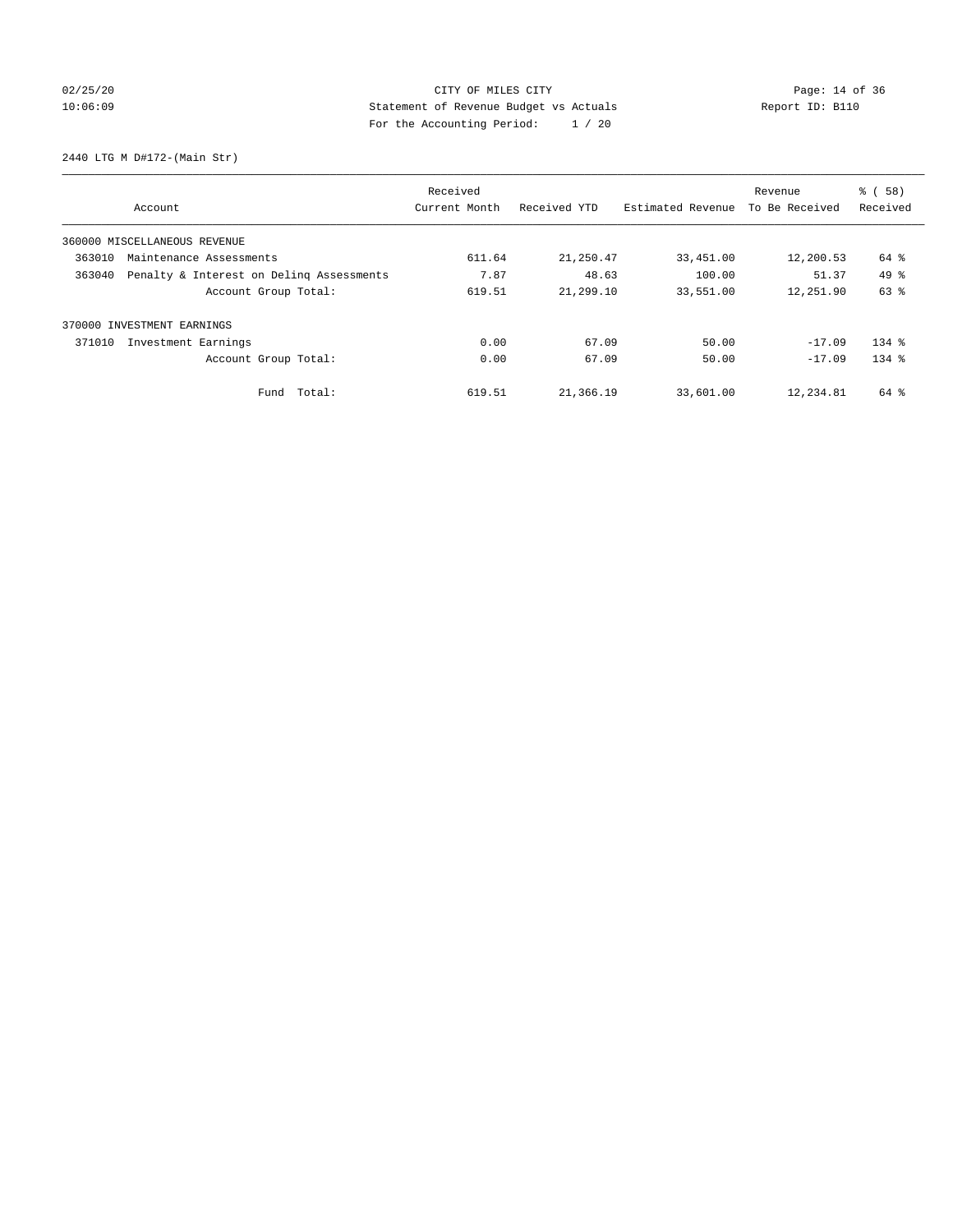## 02/25/20 Page: 15 of 36 CITY OF MILES CITY CONTROL PAGE: 15 of 36 10:06:09 Statement of Revenue Budget vs Actuals Report ID: B110 For the Accounting Period: 1 / 20

2450 LTG M D#195-(SG-Trico)

|                                                    |               |              | Revenue           | % (58)   |                    |
|----------------------------------------------------|---------------|--------------|-------------------|----------|--------------------|
| Account                                            | Current Month | Received YTD | Estimated Revenue |          | Received           |
| 360000 MISCELLANEOUS REVENUE                       |               |              |                   |          |                    |
| 363010<br>Maintenance Assessments                  | 52.16         | 3,297.75     | 5,897.00          | 2,599.25 | 56 %               |
| Penalty & Interest on Deling Assessments<br>363040 | 0.67          | 2.25         | 10.00             | 7.75     | $23$ $%$           |
| Account Group Total:                               | 52.83         | 3,300.00     | 5,907.00          | 2,607.00 | 56 <sup>8</sup>    |
| 370000 INVESTMENT EARNINGS                         |               |              |                   |          |                    |
| 371010<br>Investment Earnings                      | 0.00          | 50.90        | 50.00             | $-0.90$  | $102$ %            |
| Account Group Total:                               | 0.00          | 50.90        | 50.00             | $-0.90$  | $102$ %            |
| Total:<br>Fund                                     | 52.83         | 3,350.90     | 5,957.00          | 2,606.10 | $56$ $\frac{6}{3}$ |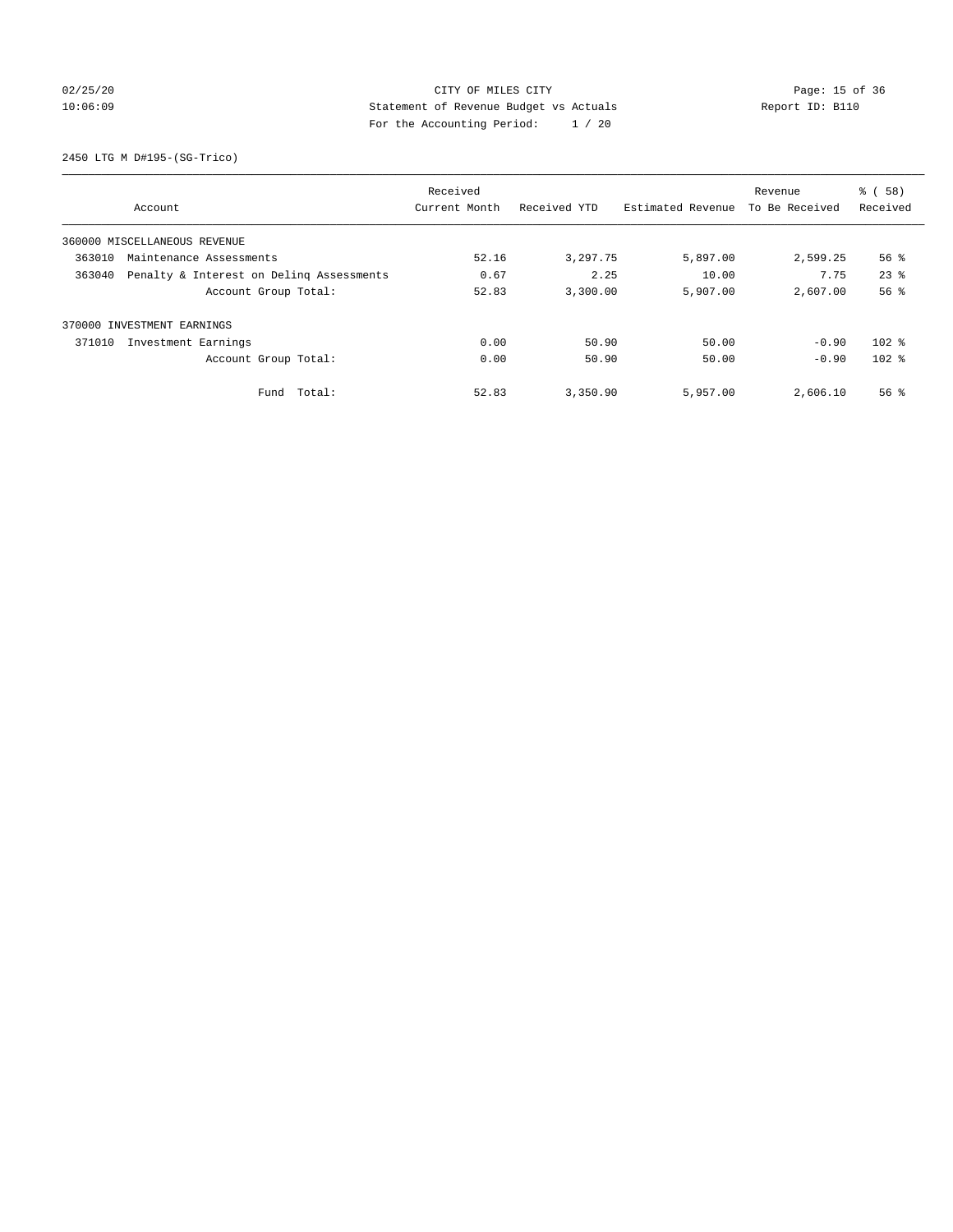## 02/25/20 Page: 16 of 36 CITY OF MILES CITY CHECK PAGE: 16 of 36 10:06:09 Statement of Revenue Budget vs Actuals Report ID: B110 For the Accounting Period: 1 / 20

2470 LTG M D#202-(SG-MDU&NV)

|        |                                          | Received      |              |                   | Revenue        | % (58)   |
|--------|------------------------------------------|---------------|--------------|-------------------|----------------|----------|
|        | Account                                  | Current Month | Received YTD | Estimated Revenue | To Be Received | Received |
|        | 360000 MISCELLANEOUS REVENUE             |               |              |                   |                |          |
| 363010 | Maintenance Assessments                  | 247.59        | 5,786.02     | 9,308.00          | 3,521.98       | 62 %     |
| 363040 | Penalty & Interest on Deling Assessments |               | 50.83        | 50.00             | $-0.83$        | $102$ %  |
|        | Account Group Total:                     | 250.78        | 5,836.85     | 9,358.00          | 3,521.15       | $62$ $%$ |
|        | 370000 INVESTMENT EARNINGS               |               |              |                   |                |          |
| 371010 | Investment Earnings                      | 0.00          | 41.62        | 10.00             | $-31.62$       | $416$ %  |
|        | Account Group Total:                     | 0.00          | 41.62        | 10.00             | $-31.62$       | $416$ %  |
|        | Fund Total:                              | 250.78        | 5,878.47     | 9,368.00          | 3,489.53       | 63 %     |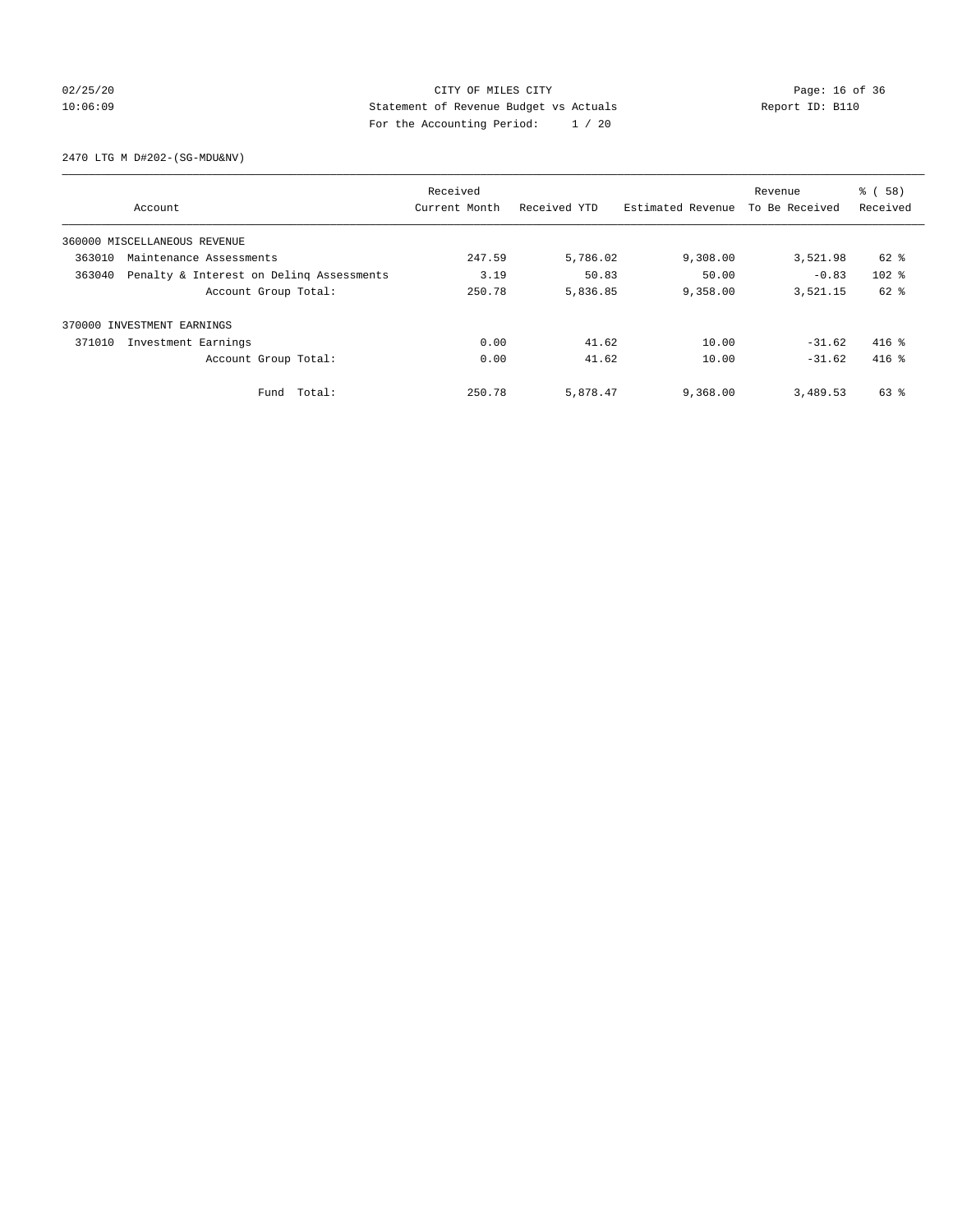## 02/25/20 Page: 17 of 36 CITY OF MILES CITY CONTROL PAGE: 17 OF 36 10:06:09 Statement of Revenue Budget vs Actuals Report ID: B110 For the Accounting Period: 1 / 20

2480 LTG M M#173-(Milestown Estates)

| Received                                           |               |              |                   |                | % (58)   |
|----------------------------------------------------|---------------|--------------|-------------------|----------------|----------|
| Account                                            | Current Month | Received YTD | Estimated Revenue | To Be Received | Received |
| 360000 MISCELLANEOUS REVENUE                       |               |              |                   |                |          |
| 363010<br>Maintenance Assessments                  | 24.20         | 1,997.89     | 2,874.00          | 876.11         | 70 %     |
| 363040<br>Penalty & Interest on Deling Assessments | 0.31          | 1.83         | 2.00              | 0.17           | $92$ $%$ |
| Account Group Total:                               | 24.51         | 1,999.72     | 2,876.00          | 876.28         | 70 %     |
| 370000 INVESTMENT EARNINGS                         |               |              |                   |                |          |
| 371010<br>Investment Earnings                      | 0.00          | 10.45        | 25.00             | 14.55          | $42*$    |
| Account Group Total:                               | 0.00          | 10.45        | 25.00             | 14.55          | $42*$    |
| Total:<br>Fund                                     | 24.51         | 2,010.17     | 2,901.00          | 890.83         | $69*$    |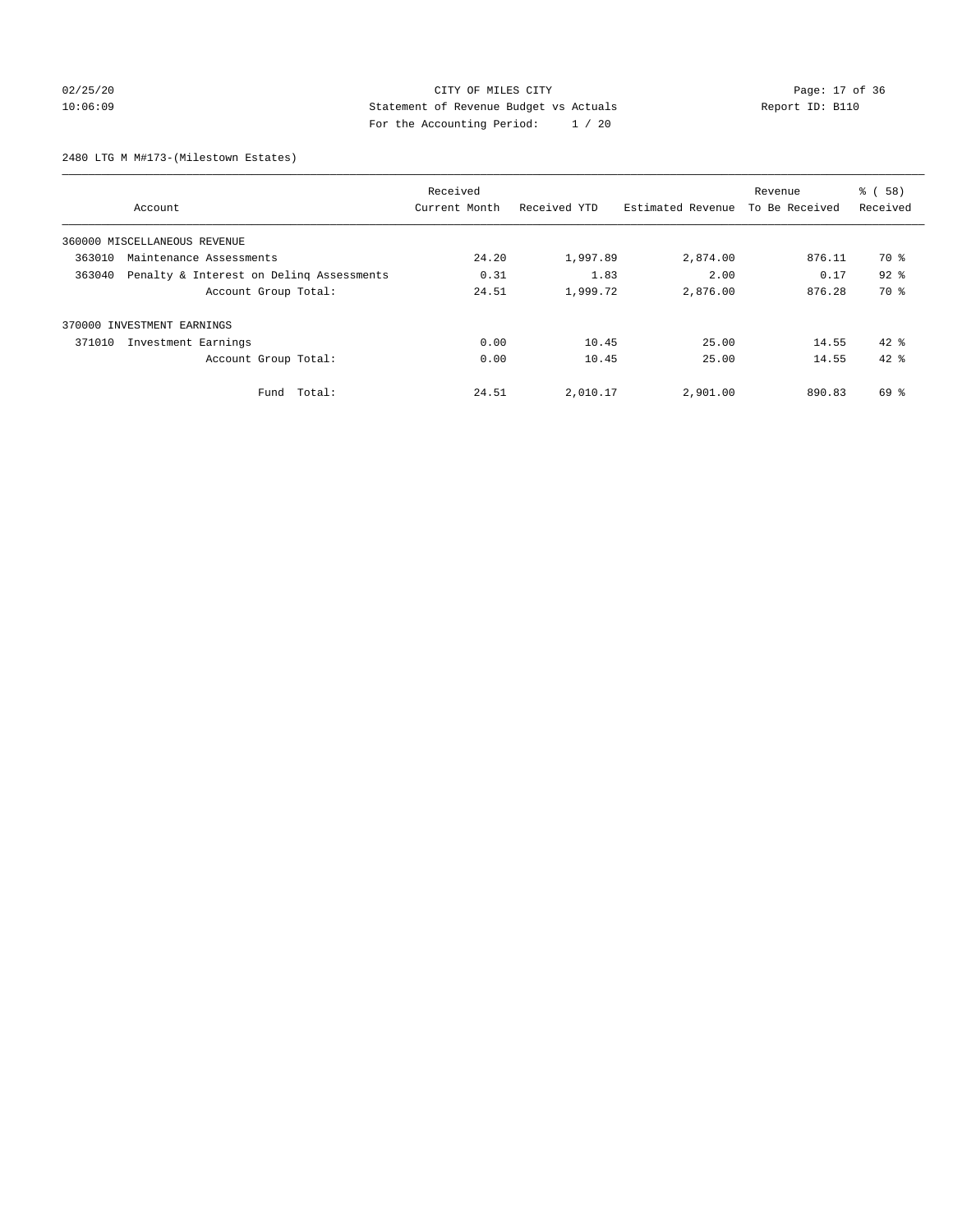## 02/25/20 Page: 18 of 36 CITY OF MILES CITY 10:06:09 Statement of Revenue Budget vs Actuals Report ID: B110 For the Accounting Period: 1 / 20

2510 STR MAINT DIST #204

|        |                                          | Received      |              |                   | Revenue        | % (58)                  |
|--------|------------------------------------------|---------------|--------------|-------------------|----------------|-------------------------|
|        | Account                                  | Current Month | Received YTD | Estimated Revenue | To Be Received | Received                |
|        | 330000 INTERGOVERNMENTAL REVENUES        |               |              |                   |                |                         |
| 331113 | FEMA -Projects                           | 0.00          | 0.00         | 32,467.00         | 32,467.00      | 0 <sup>8</sup>          |
|        | Account Group Total:                     | 0.00          | 0.00         | 32,467.00         | 32,467.00      | 0 <sup>8</sup>          |
|        | 360000 MISCELLANEOUS REVENUE             |               |              |                   |                |                         |
| 362020 | MISC REVENUE                             | 2,004.05      | 2,342.29     | 0.00              | $-2, 342.29$   | $***$ $=$ $\frac{6}{5}$ |
| 363010 | Maintenance Assessments                  | 9,164.26      | 1,057,824.38 | 1,704,326.00      | 646,501.62     | 62 %                    |
| 363040 | Penalty & Interest on Deling Assessments | 162.36        | 2,455.72     | 4,000.00          | 1,544.28       | 61 %                    |
|        | Account Group Total:                     | 11,330.67     | 1,062,622.39 | 1,708,326.00      | 645,703.61     | $62$ $%$                |
|        | 370000 INVESTMENT EARNINGS               |               |              |                   |                |                         |
| 371010 | Investment Earnings                      | 0.00          | 7,361.14     | 10,000.00         | 2,638.86       | 74 %                    |
|        | Account Group Total:                     | 0.00          | 7,361.14     | 10,000.00         | 2,638.86       | 74 %                    |
|        | 380000 OTHER FINANCING SOURCES           |               |              |                   |                |                         |
| 383000 | Interfund Operating Transfer             | 0.00          | 0.00         | 84,771.00         | 84,771.00      | 0 <sup>8</sup>          |
|        | Account Group Total:                     | 0.00          | 0.00         | 84,771.00         | 84,771.00      | 0 <sup>8</sup>          |
|        | Fund Total:                              | 11,330.67     | 1,069,983.53 | 1,835,564.00      | 765,580.47     | 58 <sup>8</sup>         |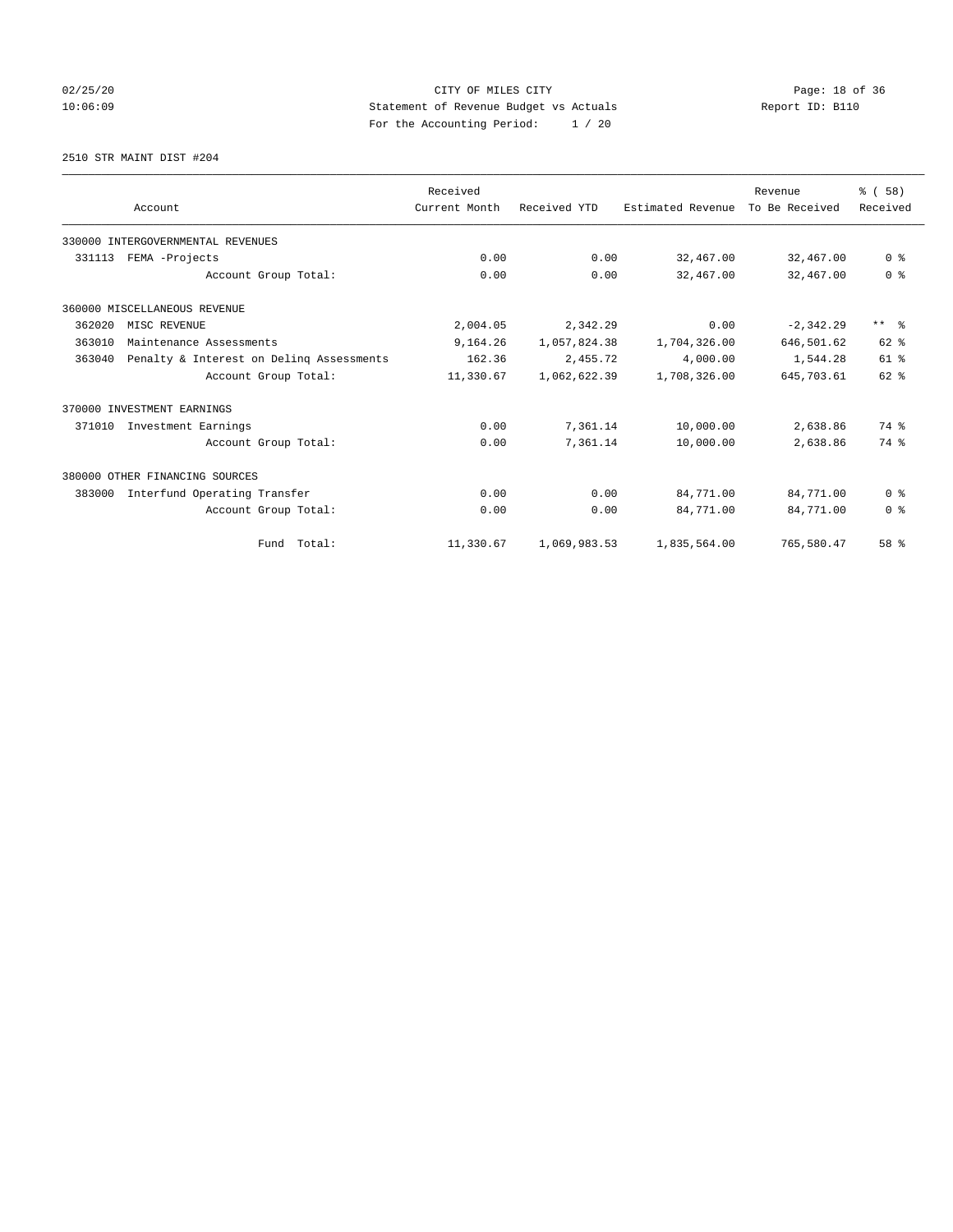## 02/25/20 Page: 19 of 36 CITY OF MILES CITY CHECK PAGE: 19 of 36 10:06:09 Statement of Revenue Budget vs Actuals Report ID: B110 For the Accounting Period: 1 / 20

2520 STR MAINT DIST #205

|        |                                          | Received      |              |                   | Revenue        | % (58)         |
|--------|------------------------------------------|---------------|--------------|-------------------|----------------|----------------|
|        | Account                                  | Current Month | Received YTD | Estimated Revenue | To Be Received | Received       |
|        | 330000 INTERGOVERNMENTAL REVENUES        |               |              |                   |                |                |
| 331113 | FEMA -Projects                           | 0.00          | 0.00         | 8,167.00          | 8,167.00       | 0 <sup>8</sup> |
|        | Account Group Total:                     | 0.00          | 0.00         | 8,167.00          | 8,167.00       | 0 <sup>8</sup> |
|        | 360000 MISCELLANEOUS REVENUE             |               |              |                   |                |                |
| 362020 | MISC REVENUE                             | 1,058.46      | 1,141.32     | 0.00              | $-1, 141.32$   | $***$ $=$      |
| 363010 | Maintenance Assessments                  | 1,839.35      | 94,300.70    | 134,977.00        | 40,676.30      | 70 %           |
| 363040 | Penalty & Interest on Deling Assessments | 33.67         | 501.87       | 1,000.00          | 498.13         | $50*$          |
|        | Account Group Total:                     | 2,931.48      | 95, 943.89   | 135,977.00        | 40,033.11      | 71.8           |
|        | 370000 INVESTMENT EARNINGS               |               |              |                   |                |                |
| 371010 | Investment Earnings                      | 0.00          | 3,357.35     | 400.00            | $-2,957.35$    | 839 %          |
|        | Account Group Total:                     | 0.00          | 3,357.35     | 400.00            | $-2,957.35$    | $839$ $%$      |
|        | 380000 OTHER FINANCING SOURCES           |               |              |                   |                |                |
| 383000 | Interfund Operating Transfer             | 0.00          | 0.00         | 84,442.00         | 84,442.00      | 0 <sup>8</sup> |
|        | Account Group Total:                     | 0.00          | 0.00         | 84,442.00         | 84,442.00      | 0 <sup>8</sup> |
|        | Fund Total:                              | 2,931.48      | 99,301.24    | 228,986.00        | 129,684.76     | 43.8           |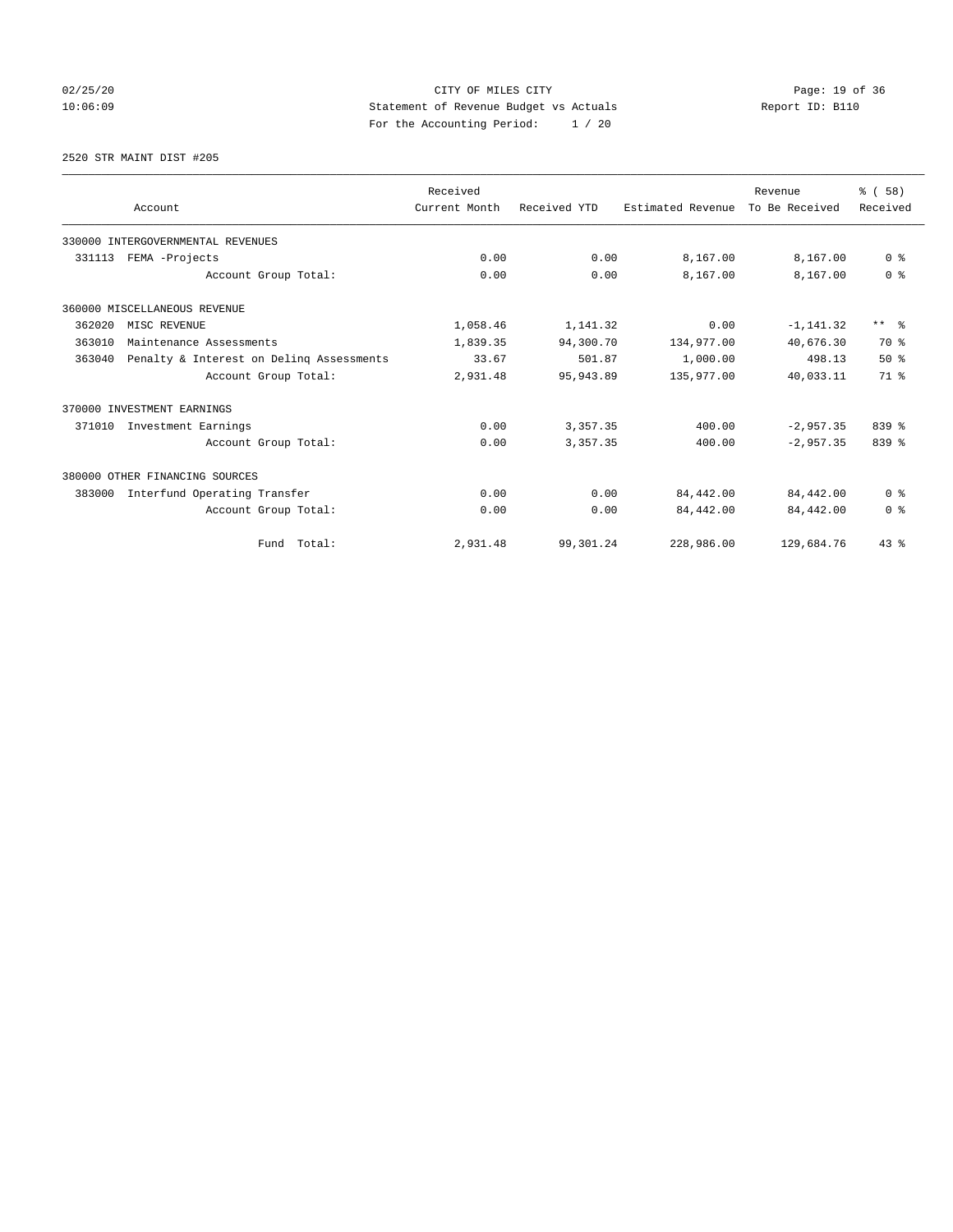## 02/25/20 Page: 20 of 36 CITY OF MILES CITY CONTROL PAGE: 20 of 36 10:06:09 Statement of Revenue Budget vs Actuals Report ID: B110 For the Accounting Period: 1 / 20

#### 2540 STR MAINT DIST#207-(MILESTOWN ESTATES)

|        |                                          | Received      |              |                   | Revenue        | % (58)          |
|--------|------------------------------------------|---------------|--------------|-------------------|----------------|-----------------|
|        | Account                                  | Current Month | Received YTD | Estimated Revenue | To Be Received | Received        |
|        | 360000 MISCELLANEOUS REVENUE             |               |              |                   |                |                 |
| 363010 | Maintenance Assessments                  | 51.76         | 4,455.81     | 6,512.00          | 2,056.19       | 68 %            |
| 363040 | Penalty & Interest on Deling Assessments | 0.67          | 7.60         | 0.00              | $-7.60$        | $***$ $\approx$ |
|        | Account Group Total:                     | 52.43         | 4,463.41     | 6.512.00          | 2,048.59       | 69 %            |
| 370000 | INVESTMENT EARNINGS                      |               |              |                   |                |                 |
| 371010 | Investment Earnings                      | 0.00          | 57.98        | 100.00            | 42.02          | $58*$           |
|        | Account Group Total:                     | 0.00          | 57.98        | 100.00            | 42.02          | 58 %            |
|        | Total:<br>Fund                           | 52.43         | 4,521.39     | 6,612.00          | 2,090.61       | 68 %            |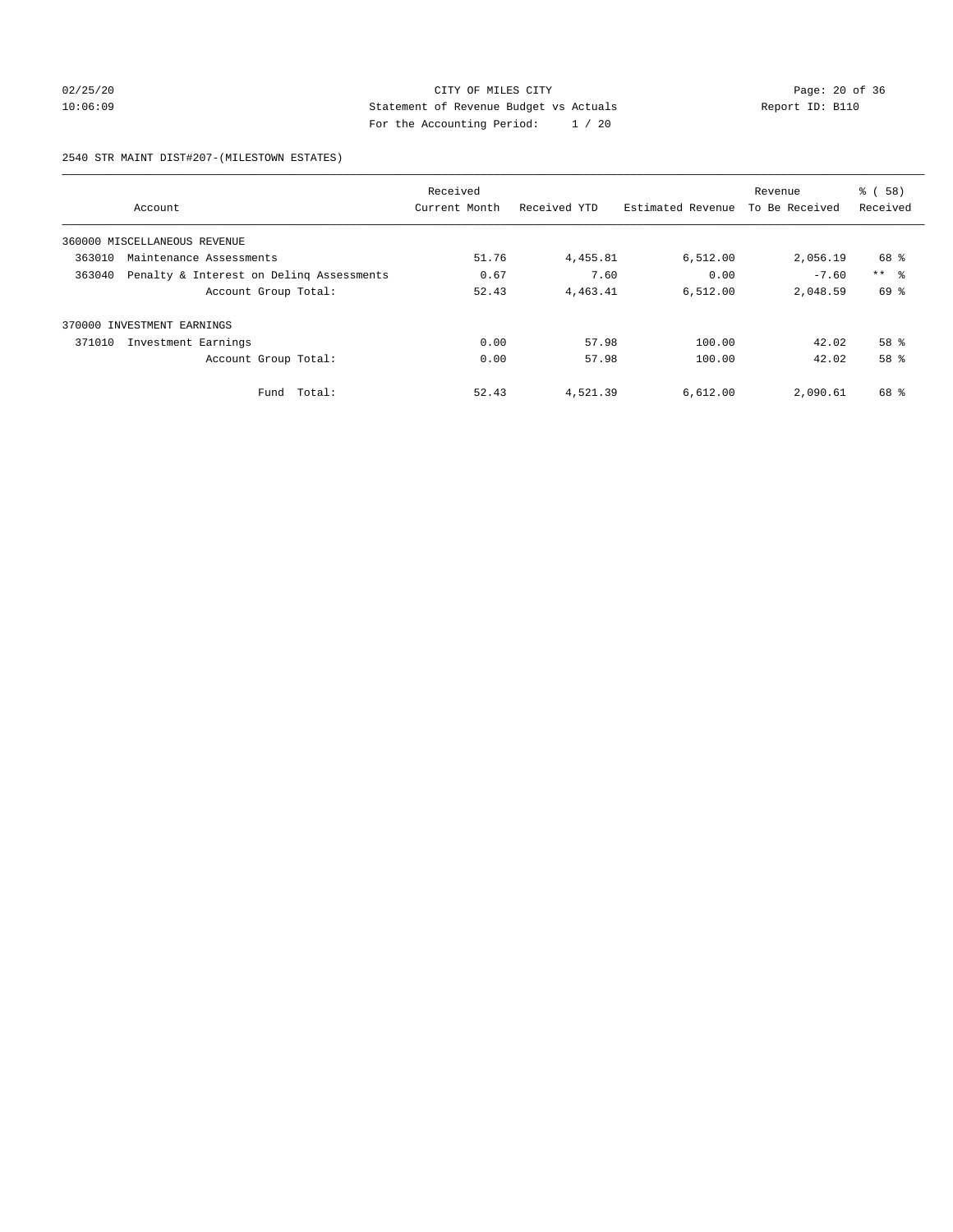## 02/25/20 Page: 21 of 36 CITY OF MILES CITY CHE CITY PAGE: 21 of 36 10:06:09 Statement of Revenue Budget vs Actuals Report ID: B110 For the Accounting Period: 1 / 20

#### 2701 Fire Grants

| Account                           | Received<br>Current Month | Received YTD | Estimated Revenue | Revenue<br>To Be Received | % (58)<br>Received |
|-----------------------------------|---------------------------|--------------|-------------------|---------------------------|--------------------|
| 330000 INTERGOVERNMENTAL REVENUES |                           |              |                   |                           |                    |
| FEMA -Projects<br>331113          | 78,000.00                 | 222,334.00   | 723, 232, 00      | 500,898.00                | $31*$              |
| Account Group Total:              | 78,000.00                 | 222,334.00   | 723,232.00        | 500,898.00                | $31*$              |
| 360000 MISCELLANEOUS REVENUE      |                           |              |                   |                           |                    |
| Sale of Junk or Salvage<br>367000 | 0.00                      | 0.00         | 1,000.00          | 1,000.00                  | 0 <sup>8</sup>     |
| Account Group Total:              | 0.00                      | 0.00         | 1,000.00          | 1,000.00                  | 0 <sup>8</sup>     |
| Fund Total:                       | 78,000.00                 | 222,334.00   | 724,232.00        | 501,898.00                | $31*$              |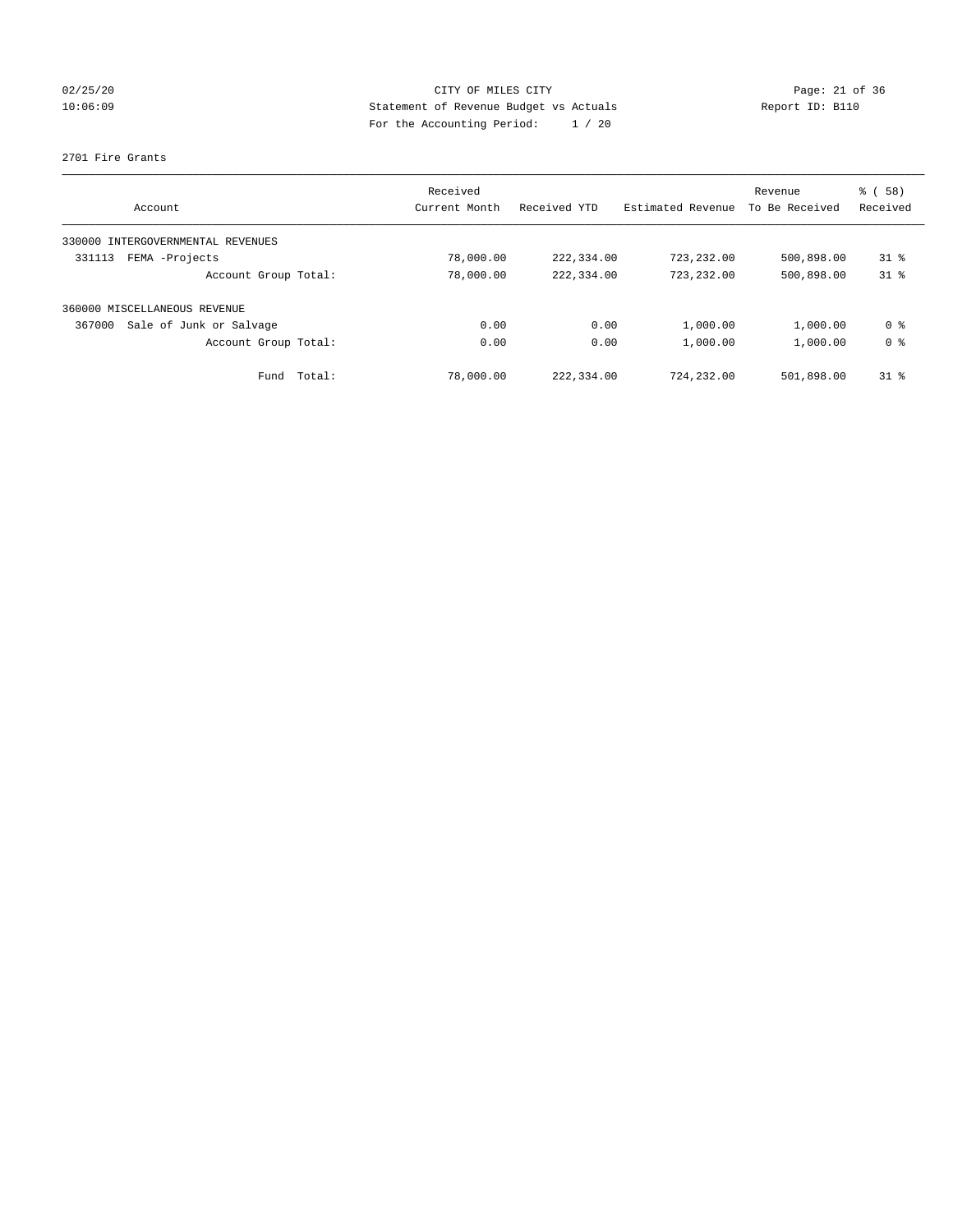## 02/25/20 Page: 22 of 36 CITY OF MILES CITY 10:06:09 Statement of Revenue Budget vs Actuals Report ID: B110 For the Accounting Period: 1 / 20

2820 GAS TAX

| Account                              | Received<br>Current Month | Received YTD | Estimated Revenue | Revenue<br>To Be Received | ៖ (58)<br>Received |
|--------------------------------------|---------------------------|--------------|-------------------|---------------------------|--------------------|
| 330000 INTERGOVERNMENTAL REVENUES    |                           |              |                   |                           |                    |
| Gasoline Tax Apportionment<br>335040 | 14,376.18                 | 100,633.26   | 172,514.00        | 71,880.74                 | $58*$              |
| Account Group Total:                 | 14,376.18                 | 100,633.26   | 172,514.00        | 71,880.74                 | $58*$              |
| Fund Total:                          | 14,376.18                 | 100,633.26   | 172,514.00        | 71,880.74                 | 58 %               |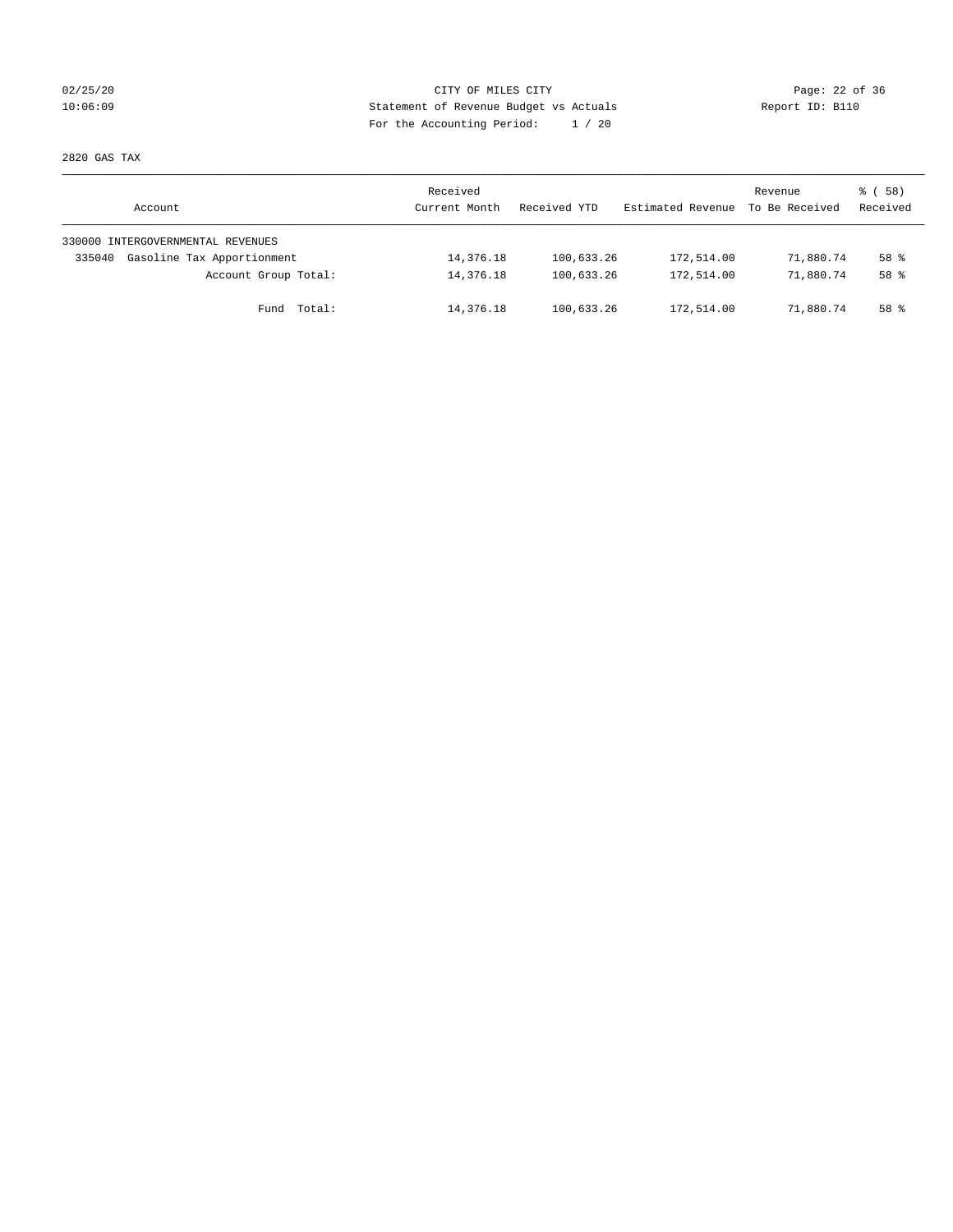## 02/25/20 Page: 23 of 36 CITY OF MILES CITY 10:06:09 Statement of Revenue Budget vs Actuals Report ID: B110 For the Accounting Period: 1 / 20

2821 HB473- Fuel Tax

|                                        | Received      |              |                   | Revenue        | % (58)         |
|----------------------------------------|---------------|--------------|-------------------|----------------|----------------|
| Account                                | Current Month | Received YTD | Estimated Revenue | To Be Received | Received       |
| 330000 INTERGOVERNMENTAL REVENUES      |               |              |                   |                |                |
| 335041<br>HB473                        | 0.00          | 0.00         | 335, 777. 71      | 335, 777. 71   | 0 %            |
| Account Group Total:                   | 0.00          | 0.00         | 335,777.71        | 335, 777. 71   | 0 <sup>8</sup> |
| 380000 OTHER FINANCING SOURCES         |               |              |                   |                |                |
| Interfund Operating Transfer<br>383000 | 0.00          | 0.00         | 16,789.28         | 16,789.28      | 0 ક            |
| Account Group Total:                   | 0.00          | 0.00         | 16,789.28         | 16,789.28      | 0 <sup>8</sup> |
| Total:<br>Fund                         | 0.00          | 0.00         | 352,566.99        | 352,566.99     | 0 %            |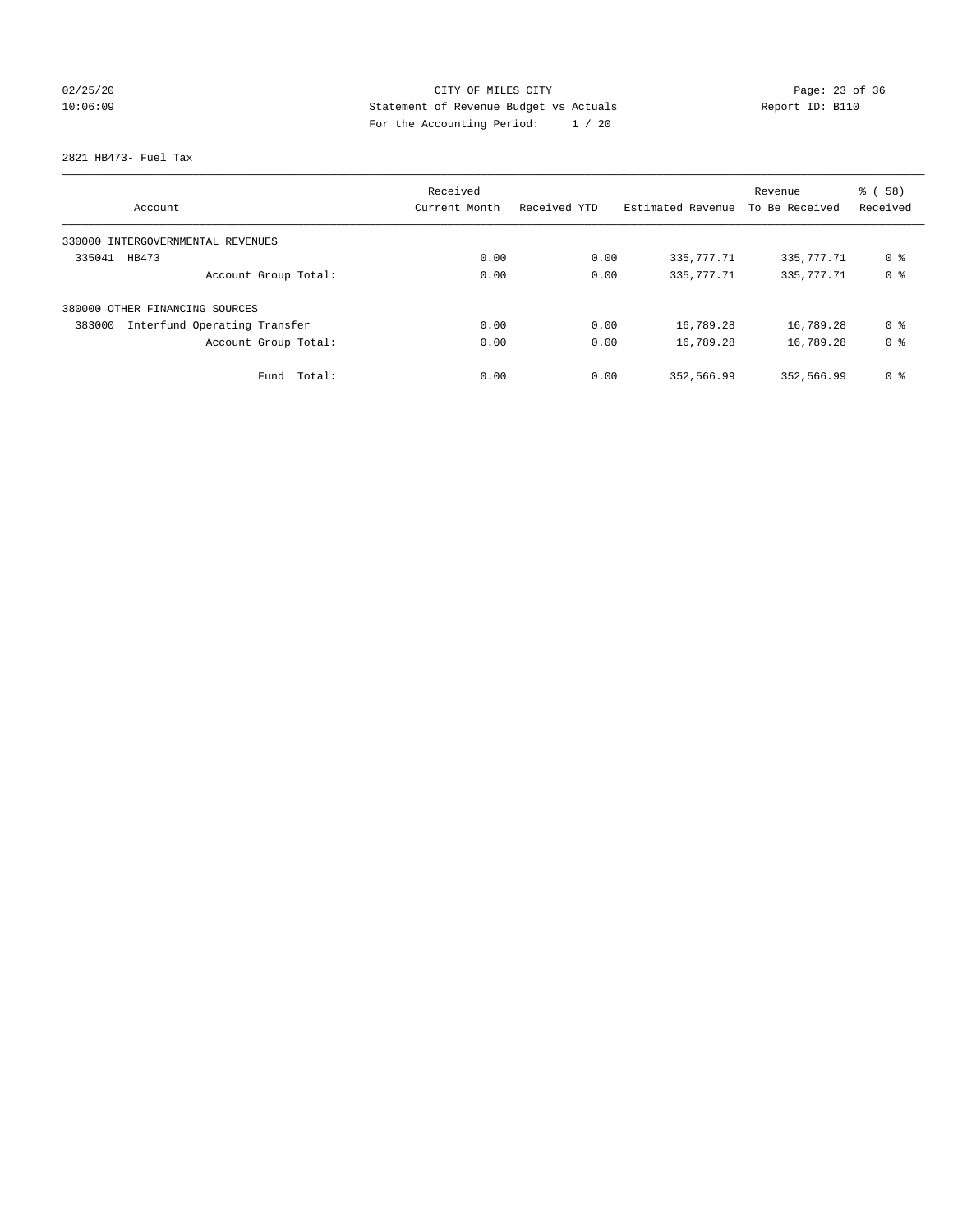## 02/25/20 Page: 24 of 36 CITY OF MILES CITY CONTROL PAGE: 24 of 36 10:06:09 Statement of Revenue Budget vs Actuals Report ID: B110 For the Accounting Period: 1 / 20

2850 Southeastern Montana Dispatch-911

|        | Account                           |        | Received<br>Current Month | Received YTD | Estimated Revenue | Revenue<br>To Be Received | % (58)<br>Received |
|--------|-----------------------------------|--------|---------------------------|--------------|-------------------|---------------------------|--------------------|
|        | 330000 INTERGOVERNMENTAL REVENUES |        |                           |              |                   |                           |                    |
| 334014 | 911 State Grant                   |        | 0.00                      | 0.00         | 371,790.00        | 371,790.00                | 0 %                |
| 335080 | Basic 911 Funds                   |        | 0.00                      | 112,429.78   | 138,000.00        | 25,570.22                 | 81 %               |
| 335081 | Enhanced 911 Funds                |        | 0.00                      | 0.00         | 63,000.00         | 63,000.00                 | 0 <sup>8</sup>     |
|        | Account Group Total:              |        | 0.00                      | 112,429.78   | 572,790.00        | 460,360.22                | $20*$              |
|        | 370000 INVESTMENT EARNINGS        |        |                           |              |                   |                           |                    |
| 371010 | Investment Earnings               |        | 0.00                      | 2,206.49     | 6,800.00          | 4,593.51                  | $32*$              |
|        | Account Group Total:              |        | 0.00                      | 2,206.49     | 6,800.00          | 4,593.51                  | $32*$              |
|        | Fund                              | Total: | 0.00                      | 114,636.27   | 579,590.00        | 464, 953. 73              | $20*$              |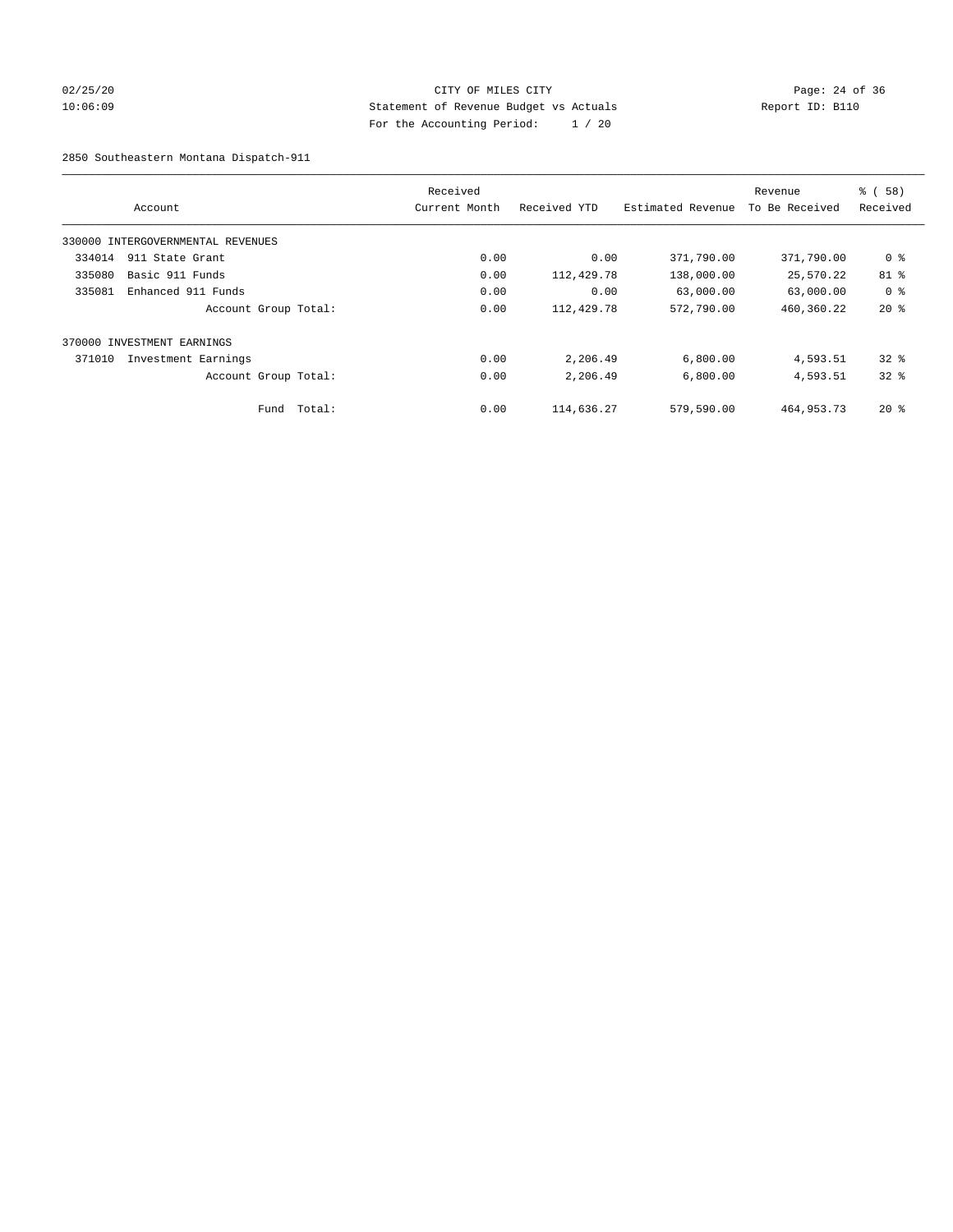## 02/25/20 Page: 25 of 36 CITY OF MILES CITY CONTROL PAGE: 25 of 36 10:06:09 Statement of Revenue Budget vs Actuals Report ID: B110 For the Accounting Period: 1 / 20

2880 LIBRARY GRANTS

|        |                                   | Received      |              |                   | Revenue        | 8 ( 58 )       |
|--------|-----------------------------------|---------------|--------------|-------------------|----------------|----------------|
|        | Account                           | Current Month | Received YTD | Estimated Revenue | To Be Received | Received       |
|        | 330000 INTERGOVERNMENTAL REVENUES |               |              |                   |                |                |
| 334100 | Library - State Aid               | 0.00          | 5,398.69     | 5,399.00          | 0.31           | $100*$         |
| 334101 | HB#193-Interlibrary Loan Reimb    | 0.00          | 0.00         | 5,000.00          | 5.000.00       | 0 <sup>8</sup> |
| 334104 | Sagebrush Fed Headquarters        | 0.00          | 5,949.98     | 0.00              | $-5,949.98$    | $***$ $ -$     |
| 334105 | Sagebrush Fed/Coal Sev Tax        | 0.00          | 0.00         | 4,847.00          | 4,847.00       | 0 <sup>8</sup> |
|        | Account Group Total:              | 0.00          | 11,348.67    | 15,246.00         | 3,897.33       | 74 %           |
|        | Fund Total:                       | 0.00          | 11,348.67    | 15,246.00         | 3,897.33       | 74 %           |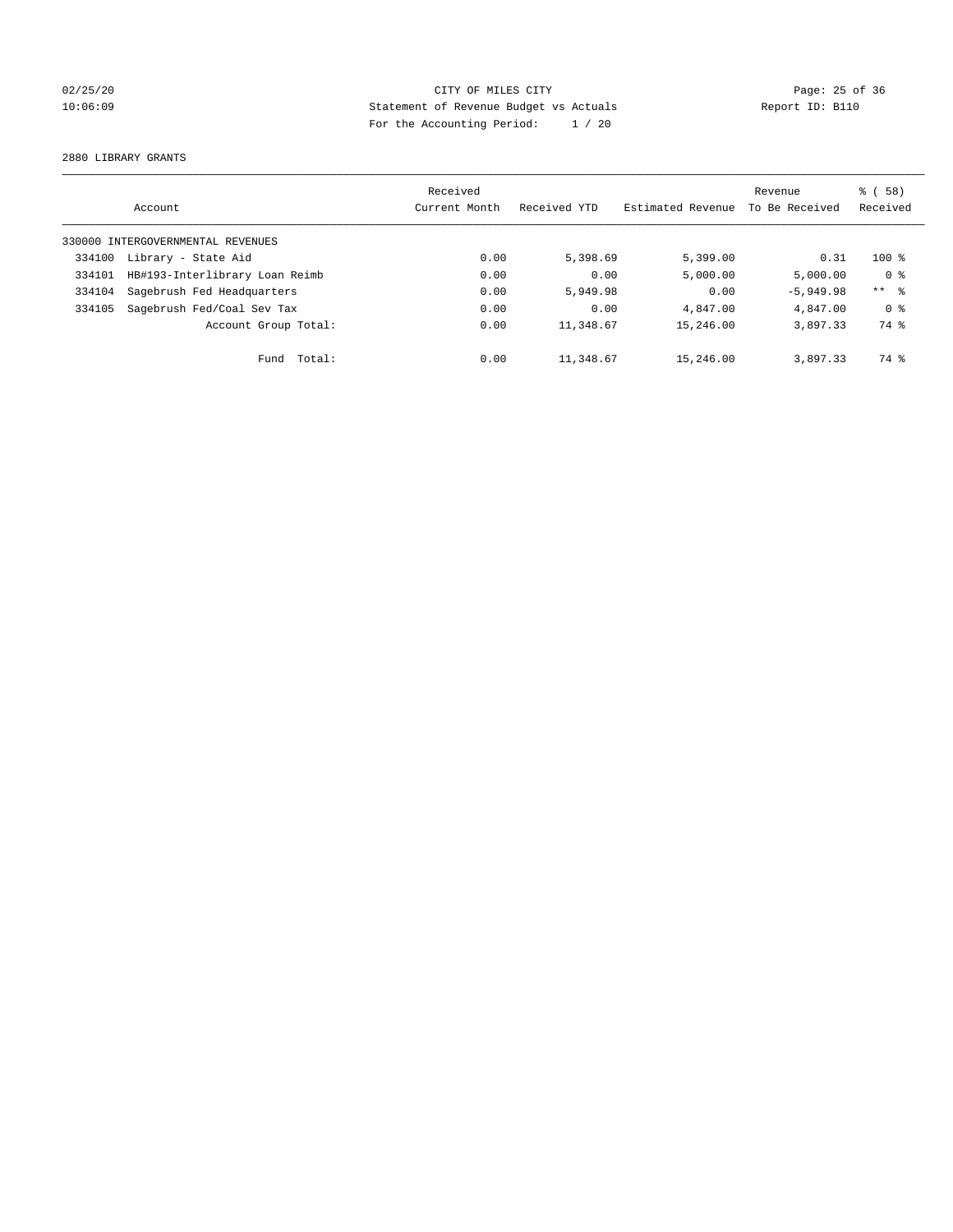## 02/25/20 Page: 26 of 36 CITY OF MILES CITY CONTROL PAGE: 26 of 36 10:06:09 Statement of Revenue Budget vs Actuals Report ID: B110 For the Accounting Period: 1 / 20

2935 Historic Preservation

| Account                                | Received<br>Current Month | Received YTD | Estimated Revenue | Revenue<br>To Be Received | % (58)<br>Received |
|----------------------------------------|---------------------------|--------------|-------------------|---------------------------|--------------------|
| 330000 INTERGOVERNMENTAL REVENUES      |                           |              |                   |                           |                    |
| 334000<br>State Grants                 | 0.00                      | 0.00         | 5,500.00          | 5,500.00                  | 0 <sup>8</sup>     |
| Account Group Total:                   | 0.00                      | 0.00         | 5,500.00          | 5,500.00                  | 0 <sup>8</sup>     |
| 340000 Charges for Services            |                           |              |                   |                           |                    |
| 346080<br>Preservation Service Fees    | 0.00                      | 0.00         | 1,200.00          | 1,200.00                  | 0 <sup>8</sup>     |
| Account Group Total:                   | 0.00                      | 0.00         | 1,200.00          | 1,200.00                  | 0 <sup>8</sup>     |
| 360000 MISCELLANEOUS REVENUE           |                           |              |                   |                           |                    |
| 362020<br>MISC REVENUE                 | 0.00                      | 90.00        | 0.00              | $-90.00$                  | $***$ $ -$         |
| Account Group Total:                   | 0.00                      | 90.00        | 0.00              | $-90.00$                  | $***$ $\approx$    |
| 380000 OTHER FINANCING SOURCES         |                           |              |                   |                           |                    |
| Interfund Operating Transfer<br>383000 | 0.00                      | 2,200.00     | 2,200.00          | 0.00                      | 100 %              |
| Account Group Total:                   | 0.00                      | 2,200.00     | 2,200.00          | 0.00                      | $100*$             |
| Fund Total:                            | 0.00                      | 2.290.00     | 8,900.00          | 6.610.00                  | 26%                |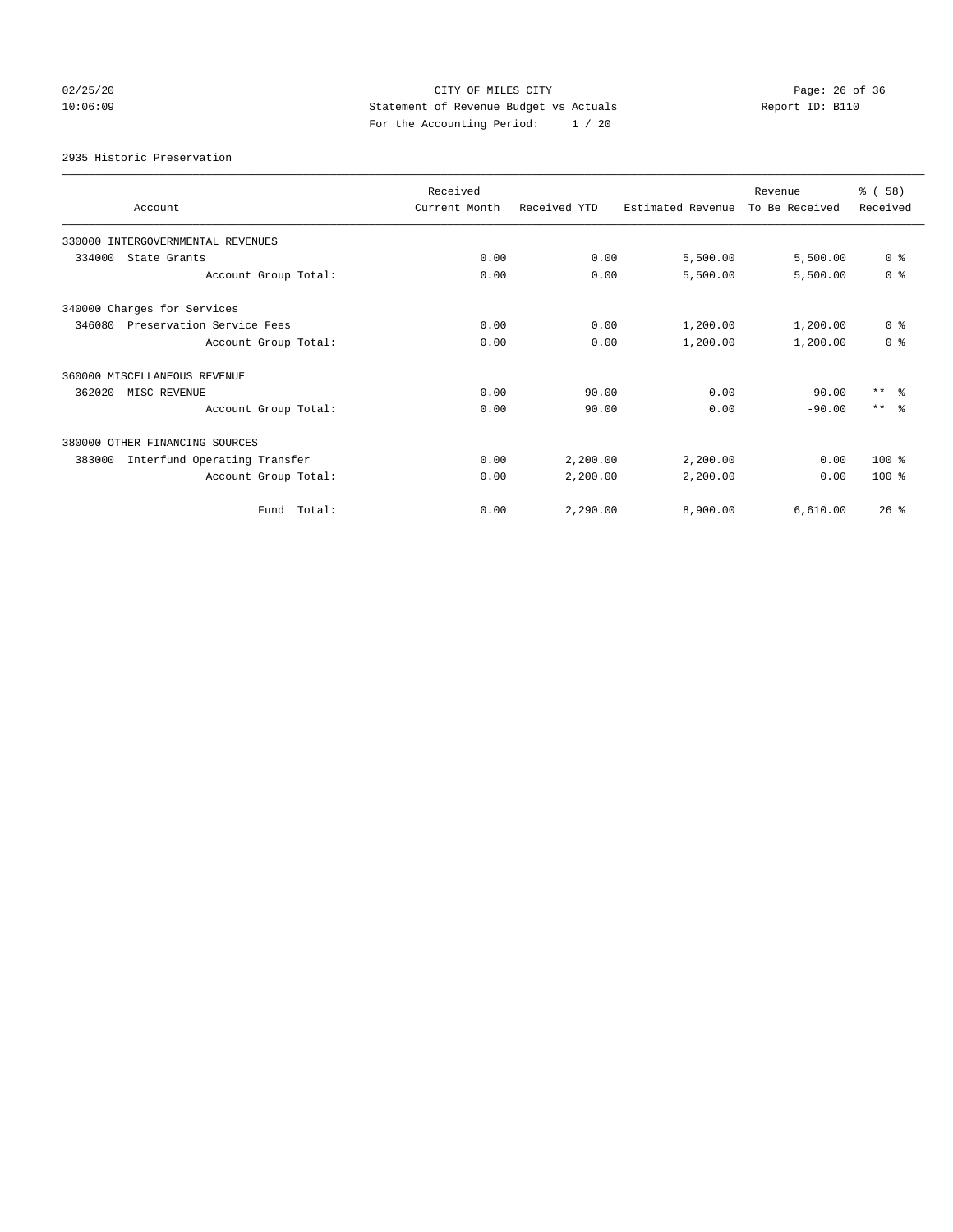## 02/25/20 Page: 27 of 36 CITY OF MILES CITY CHECK PAGE: 27 of 36 10:06:09 Statement of Revenue Budget vs Actuals Report ID: B110 For the Accounting Period: 1 / 20

2985 RETIRED SENIOR VOLUNTEER PROG (RSVP)

| Account                           | Received<br>Current Month | Received YTD | Estimated Revenue | Revenue<br>To Be Received | % (58)<br>Received |
|-----------------------------------|---------------------------|--------------|-------------------|---------------------------|--------------------|
|                                   |                           |              |                   |                           |                    |
| 330000 INTERGOVERNMENTAL REVENUES |                           |              |                   |                           |                    |
| 331165<br>RSVP FEDERAL GRANTS     | 6,523.07                  | 33, 326.39   | 78,912.00         | 45,585.61                 | $42$ %             |
| 331166<br>RSVP-Fallon/Custer      | 0.00                      | 6,083.11     | 0.00              | $-6,083.11$               | $***$ $-$          |
| Account Group Total:              | 6,523.07                  | 39,409.50    | 78,912.00         | 39,502.50                 | 50%                |
| 360000 MISCELLANEOUS REVENUE      |                           |              |                   |                           |                    |
| 362020<br>MISC REVENUE            | 4,241.00                  | 12,554.30    | 18,600.00         | 6,045.70                  | $67*$              |
| Account Group Total:              | 4,241.00                  | 12,554.30    | 18,600.00         | 6,045.70                  | 67 <sup>8</sup>    |
| 370000 INVESTMENT EARNINGS        |                           |              |                   |                           |                    |
| 371010<br>Investment Earnings     | 0.00                      | 70.00        | 0.00              | $-70.00$                  | $***$ $ -$         |
| Account Group Total:              | 0.00                      | 70.00        | 0.00              | $-70.00$                  | $***$ $ -$         |
| Fund Total:                       | 10,764.07                 | 52,033.80    | 97,512.00         | 45, 478.20                | 53%                |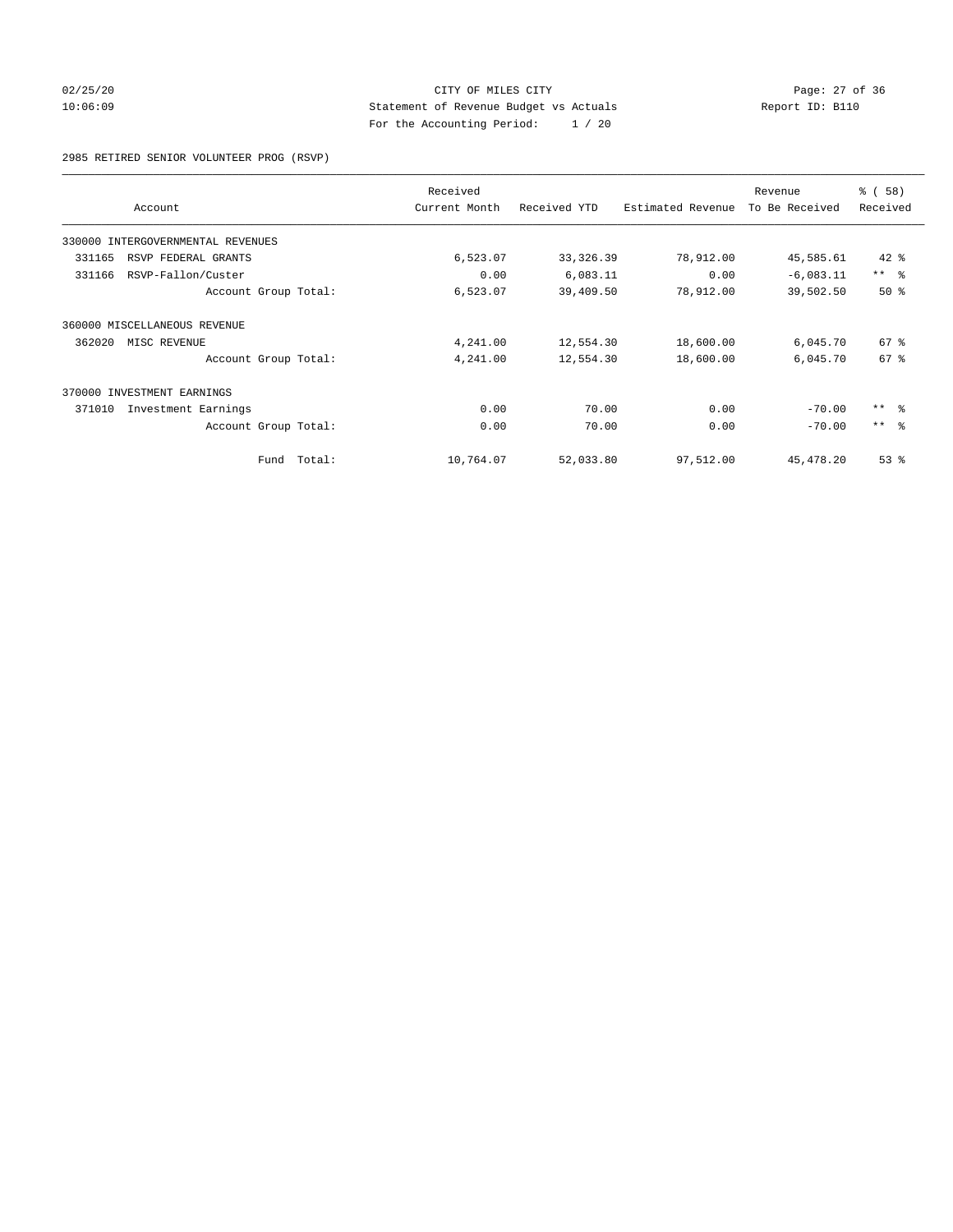## 02/25/20 Page: 28 of 36 CITY OF MILES CITY CONTROL PAGE: 28 of 36 10:06:09 Statement of Revenue Budget vs Actuals Report ID: B110 For the Accounting Period: 1 / 20

3670 SID 211

| Account                                           | Received<br>Current Month | Received YTD | Estimated Revenue | Revenue<br>To Be Received | 8 ( 58 )<br>Received |
|---------------------------------------------------|---------------------------|--------------|-------------------|---------------------------|----------------------|
| 360000 MISCELLANEOUS REVENUE                      |                           |              |                   |                           |                      |
| Bond Principal and Interest Assessments<br>363020 | 0.00                      | 2,359.31     | 5,347.00          | 2,987.69                  | 44 %                 |
| Account Group Total:                              | 0.00                      | 2,359.31     | 5,347.00          | 2,987.69                  | $44*$                |
| Total:<br>Fund                                    | 0.00                      | 2,359.31     | 5,347.00          | 2,987.69                  | 44 %                 |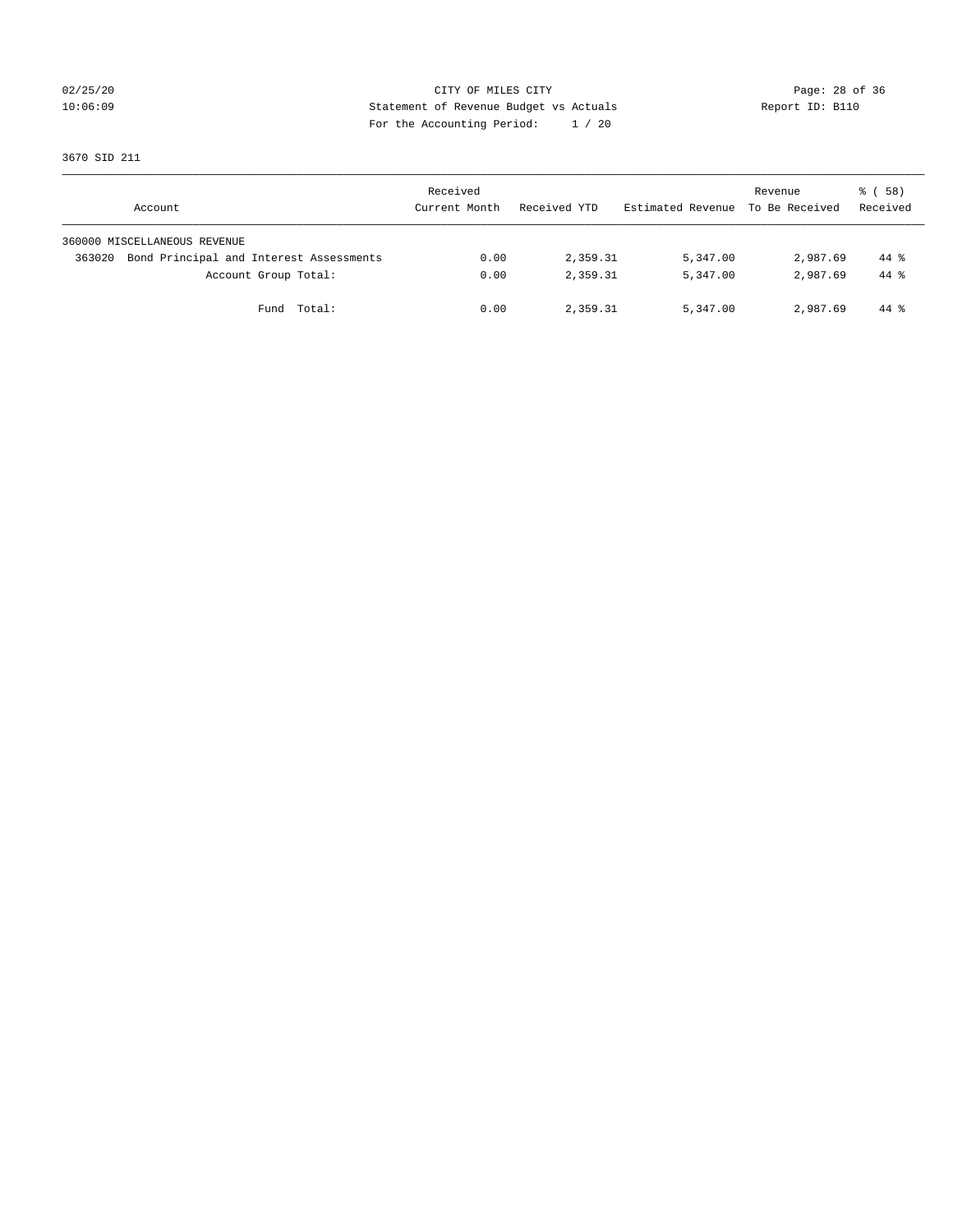## 02/25/20 Page: 29 of 36 CITY OF MILES CITY CONTROL PAGE: 29 of 36 10:06:09 Statement of Revenue Budget vs Actuals Report ID: B110 For the Accounting Period: 1 / 20

4000 General Fund Capitol Improvement Fund

| Account                       |             | Received<br>Current Month | Received YTD | Estimated Revenue | Revenue<br>To Be Received | 8 ( 58 )<br>Received |
|-------------------------------|-------------|---------------------------|--------------|-------------------|---------------------------|----------------------|
| 370000 INVESTMENT EARNINGS    |             |                           |              |                   |                           |                      |
| Investment Earnings<br>371010 |             | 0.00                      | 683.18       | 1,400.00          | 716.82                    | $49*$                |
| Account Group Total:          |             | 0.00                      | 683.18       | 1,400.00          | 716.82                    | $49*$                |
|                               | Fund Total: | 0.00                      | 683.18       | 1,400.00          | 716.82                    | $49*$                |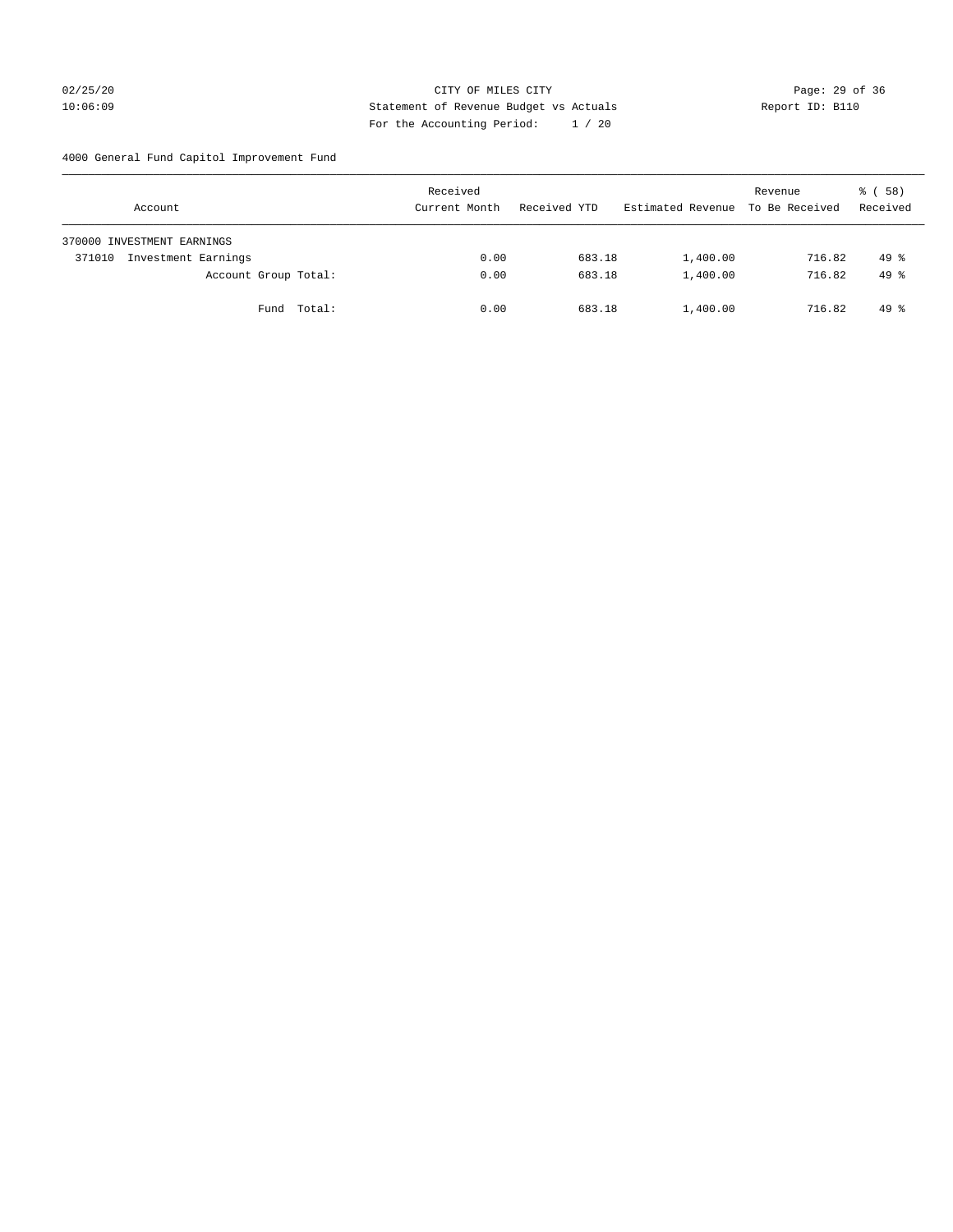## 02/25/20 Page: 30 of 36 CITY OF MILES CITY CONTROL PAGE: 30 of 36 10:06:09 Statement of Revenue Budget vs Actuals Report ID: B110 For the Accounting Period: 1 / 20

4050 Ambulance Capital Improvement Fund

| Account                           | Received<br>Current Month | Received YTD | Estimated Revenue | Revenue<br>To Be Received | 8 ( 58 )<br>Received |
|-----------------------------------|---------------------------|--------------|-------------------|---------------------------|----------------------|
| 330000 INTERGOVERNMENTAL REVENUES |                           |              |                   |                           |                      |
| 337000<br>Private Grants          | 10,000.00                 | 10,000.00    | 0.00              | $-10,000.00$              | $***$ %              |
| Account Group Total:              | 10,000.00                 | 10,000.00    | 0.00              | $-10,000.00$              | $***$ %              |
| Fund Total:                       | 10,000.00                 | 10,000.00    | 0.00              | $-10,000.00$              | ** *                 |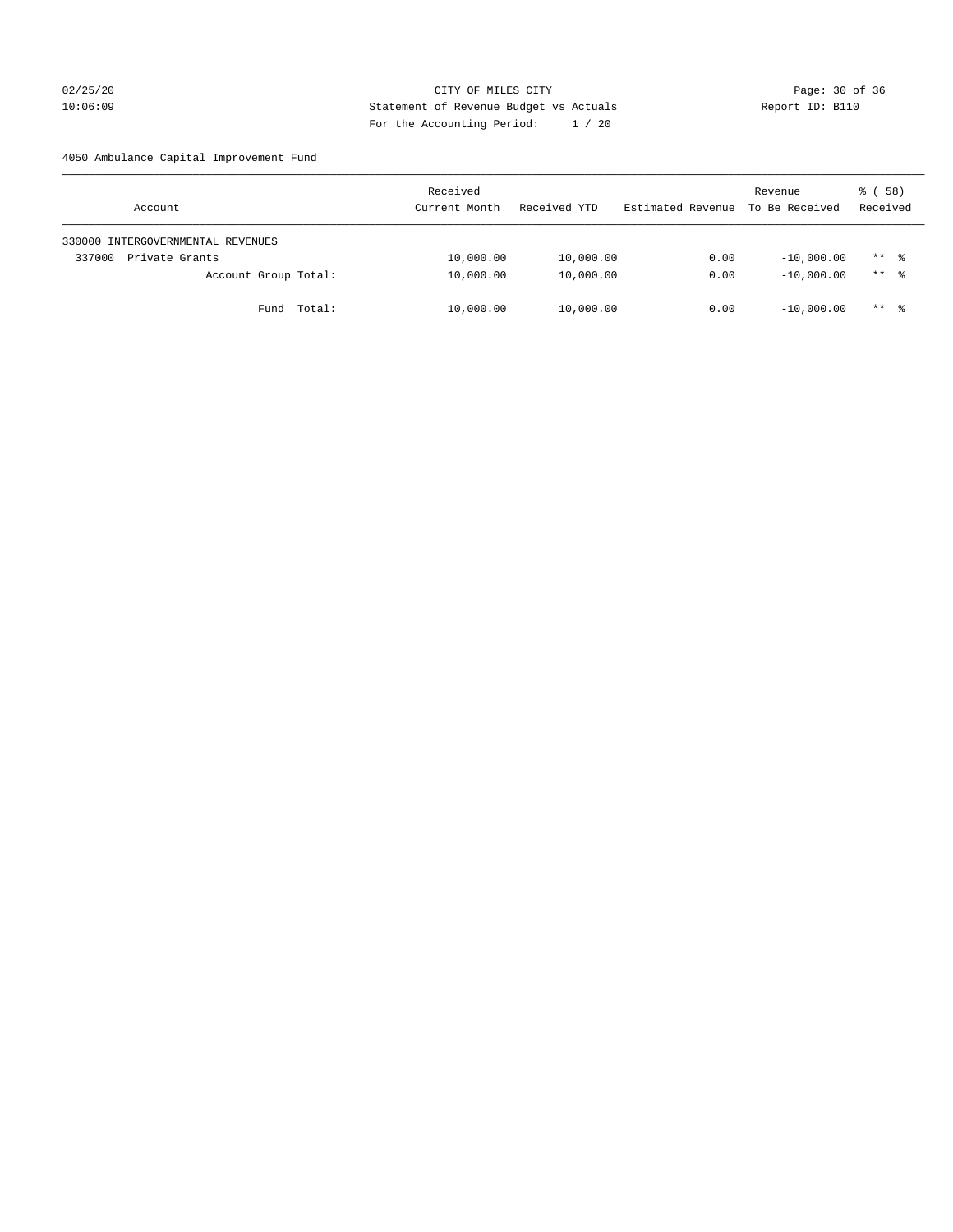## 02/25/20 Page: 31 of 36 CITY OF MILES CITY CHE PAGE 21 OF 36 10:06:09 Statement of Revenue Budget vs Actuals Report ID: B110 For the Accounting Period: 1 / 20

4060 CAPITAL IMPROV-PUBLIC WORKS

|        |                                    | Received      |              |                   | Revenue        | % (58)         |
|--------|------------------------------------|---------------|--------------|-------------------|----------------|----------------|
|        | Account                            | Current Month | Received YTD | Estimated Revenue | To Be Received | Received       |
|        | 320000 LICENSES AND PERMITS        |               |              |                   |                |                |
| 323040 | Other Miscellaneous Permits        | 50.00         | 3,050.00     | 4,200.00          | 1,150.00       | 73 %           |
|        | Account Group Total:               | 50.00         | 3,050.00     | 4,200.00          | 1,150.00       | 73.8           |
|        | 340000 Charges for Services        |               |              |                   |                |                |
| 343014 | Street Cleaning                    | 0.00          | 0.00         | 10,800.00         | 10,800.00      | 0 <sup>8</sup> |
| 343016 | Prkg Vio/Off Str-Impnd Fees        | 0.00          | 0.00         | 500.00            | 500.00         | 0 <sup>8</sup> |
| 343018 | Sale of Street & Roadway Materials | 0.00          | 0.00         | 1,000.00          | 1,000.00       | 0 <sup>8</sup> |
|        | Account Group Total:               | 0.00          | 0.00         | 12,300.00         | 12,300.00      | 0 <sup>8</sup> |
|        | 370000 INVESTMENT EARNINGS         |               |              |                   |                |                |
| 371010 | Investment Earnings                | 0.00          | 6,423.08     | 2,500.00          | $-3,923.08$    | $257$ $%$      |
|        | Account Group Total:               | 0.00          | 6,423.08     | 2,500.00          | $-3,923.08$    | $257$ $%$      |
|        | Total:<br>Fund                     | 50.00         | 9,473.08     | 19,000.00         | 9,526.92       | $50*$          |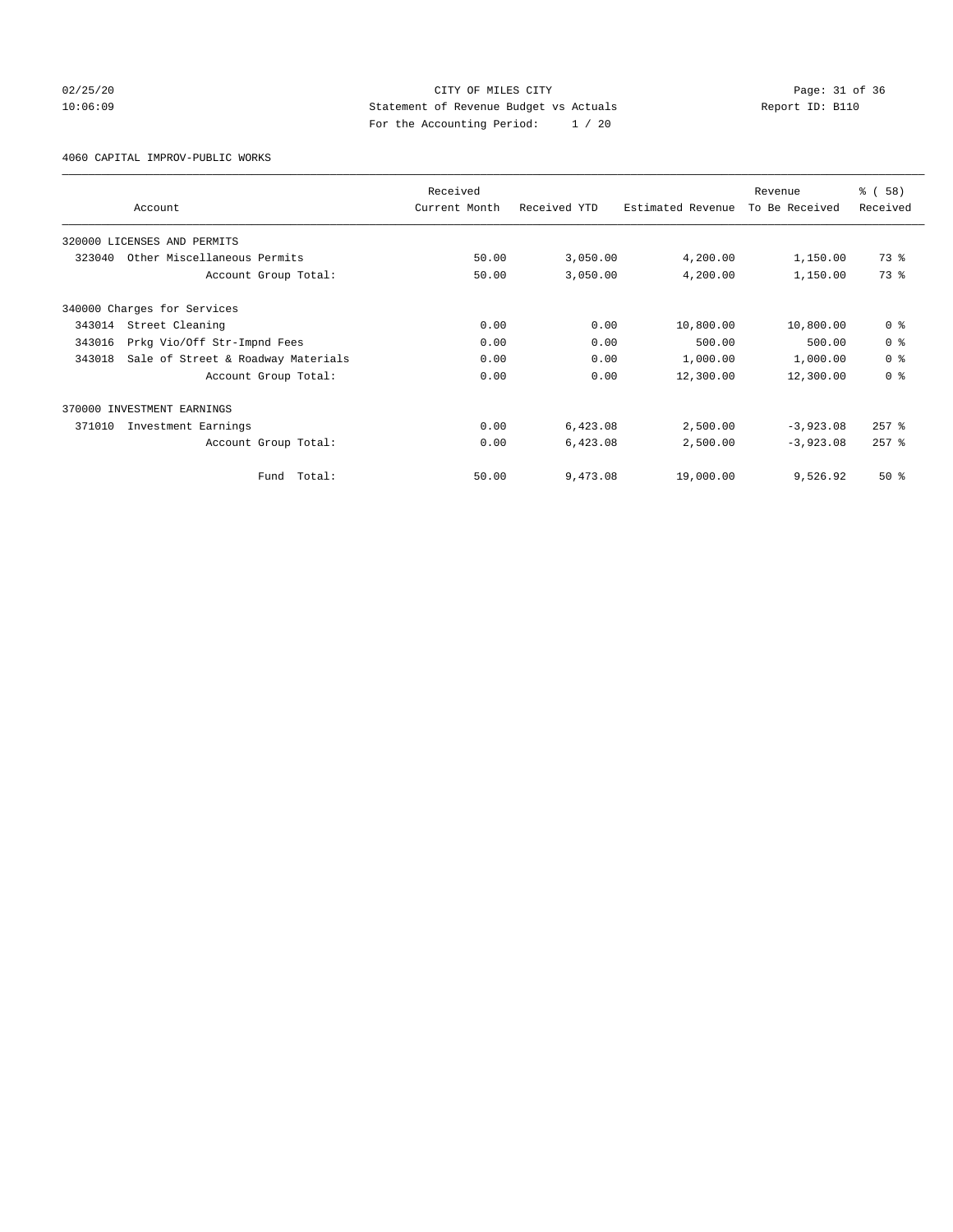## 02/25/20 Page: 32 of 36 CITY OF MILES CITY CHE CITY PAGE: 32 of 36 10:06:09 Statement of Revenue Budget vs Actuals Report ID: B110 For the Accounting Period: 1 / 20

## 5210 WATER UTILITY

|        |                                | Received      |              |                   | Revenue        | % (58)              |
|--------|--------------------------------|---------------|--------------|-------------------|----------------|---------------------|
|        | Account                        | Current Month | Received YTD | Estimated Revenue | To Be Received | Received            |
|        | 340000 Charges for Services    |               |              |                   |                |                     |
| 343021 | Metered Water Sales            | 137,746.45    | 1,221,830.24 | 1,989,000.00      | 767,169.76     | 61 %                |
| 343022 | Unmetered Water Sales/Chrgoffs | 34.36         | 439.76       | 500.00            | 60.24          | 88 %                |
| 343023 | Bulk Water Sales               | 978.22        | 6,844.10     | 10,000.00         | 3,155.90       | 68 %                |
| 343025 | Hookup Fee                     | 35.00         | 1,410.00     | 2,500.00          | 1,090.00       | 56%                 |
| 343026 | Water Install/Tap Chrgs/Labor  | 148.48        | 671.48       | 7,000.00          | 6,328.52       | 10 <sup>8</sup>     |
| 343027 | Chq for Wtr Dept. Serv         | 8,077.00      | 29,167.94    | 15,000.00         | $-14, 167.94$  | 194 %               |
| 343029 | Curb Stop Replacement Fee      | 3,560.00      | 25, 212.00   | 43,000.00         | 17,788.00      | 59%                 |
|        | Account Group Total:           | 150,579.51    | 1,285,575.52 | 2,067,000.00      | 781, 424.48    | $62$ $%$            |
|        | 360000 MISCELLANEOUS REVENUE   |               |              |                   |                |                     |
| 362020 | MISC REVENUE                   | 0.00          | 115.60       | 0.00              | $-115.60$      | $***$ $\frac{6}{5}$ |
|        | Account Group Total:           | 0.00          | 115.60       | 0.00              | $-115.60$      | $***$ $\approx$     |
|        | 370000 INVESTMENT EARNINGS     |               |              |                   |                |                     |
| 371010 | Investment Earnings            | 0.00          | 62,389.89    | 45,000.00         | $-17, 389.89$  | 139 %               |
|        | Account Group Total:           | 0.00          | 62,389.89    | 45,000.00         | $-17,389.89$   | 139 <sub>8</sub>    |
|        | Fund Total:                    | 150,579.51    | 1,348,081.01 | 2,112,000.00      | 763,918.99     | 64 %                |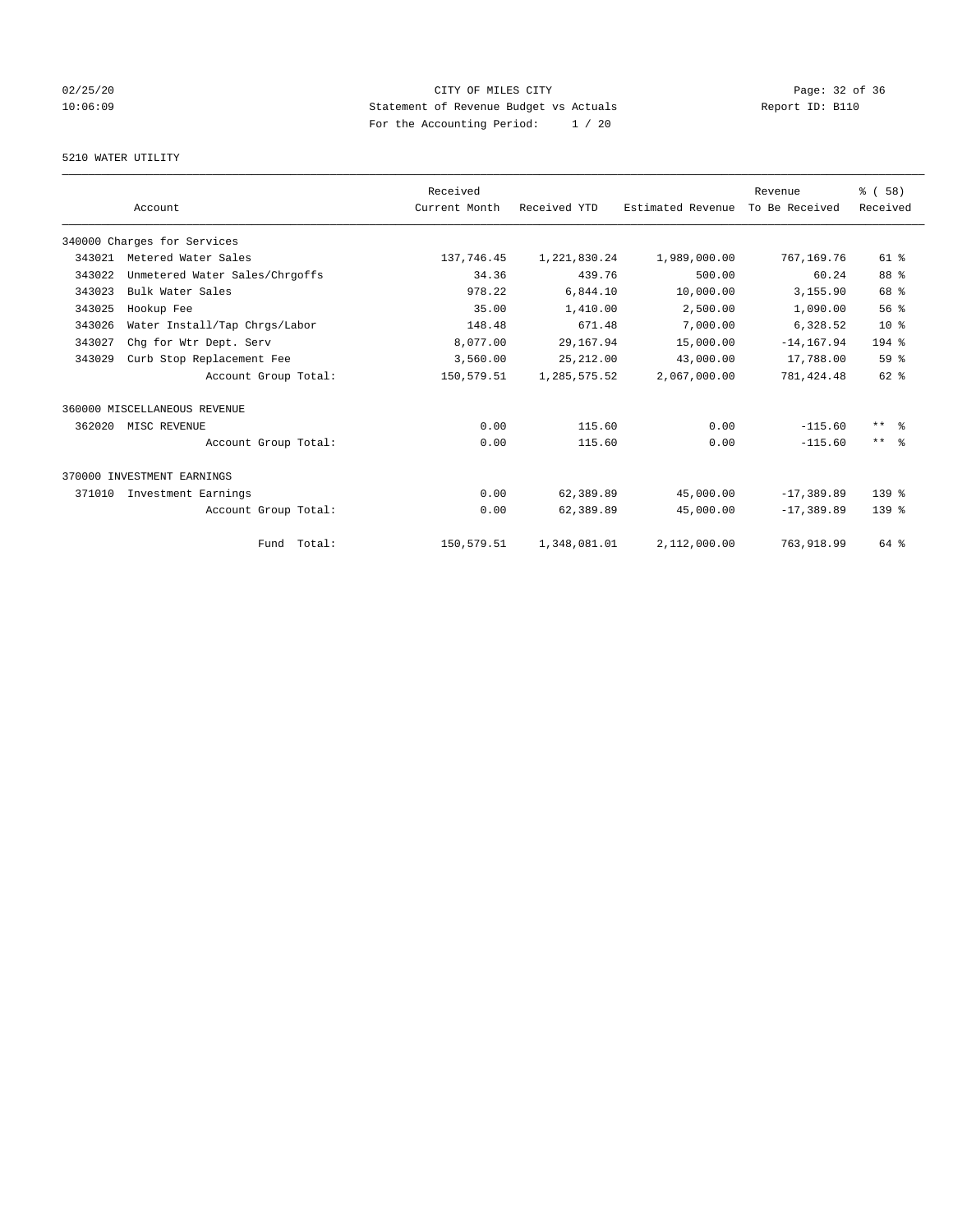## 02/25/20 Page: 33 of 36 CITY OF MILES CITY 10:06:09 Statement of Revenue Budget vs Actuals Report ID: B110 For the Accounting Period: 1 / 20

## 5310 SEWER UTILITY

|        | Account                             | Received<br>Current Month | Received YTD   | Estimated Revenue | Revenue<br>To Be Received | % (58)<br>Received     |
|--------|-------------------------------------|---------------------------|----------------|-------------------|---------------------------|------------------------|
|        |                                     |                           |                |                   |                           |                        |
|        | 340000 Charges for Services         |                           |                |                   |                           |                        |
| 341075 | Serv/Cnty-Interlocal Agmt           | 382.50                    | 765.00         | 1,530.00          | 765.00                    | $50*$                  |
| 343031 | Sewer Service Charges               | 164, 217.32               | 1, 157, 648.97 | 2,040,000.00      | 882, 351.03               | 57 <sup>8</sup>        |
| 343032 | Sewer Installation Charges/Chrgoffs | 34.35                     | 439.74         | 1,500.00          | 1,060.26                  | 29 <sup>8</sup>        |
| 343033 | Hookup Fee                          | 0.00                      | 480.00         | 1,000.00          | 520.00                    | 48 %                   |
| 343034 | Treatment Facilities Fees           | 140.00                    | 1,010.00       | 2,000.00          | 990.00                    | $51$ %                 |
| 343036 | Miscellaneous Sewer Revenue (Labor) | 0.00                      | 6,565.65       | 4,000.00          | $-2, 565.65$              | $164$ %                |
| 343037 | Baker Road Etc.                     | 1,097.73                  | 8,104.79       | 12,000.00         | 3,895.21                  | 68 %                   |
|        | Account Group Total:                | 165,871.90                | 1, 175, 014.15 | 2,062,030.00      | 887,015.85                | 57%                    |
|        | 360000 MISCELLANEOUS REVENUE        |                           |                |                   |                           |                        |
| 361010 | Land Rental                         | 0.00                      | 2,873.90       | 0.00              | $-2,873.90$               | $***$<br>ം             |
| 362020 | MISC REVENUE                        | 0.00                      | 299.59         | 0.00              | $-299.59$                 | $\star\star$<br>ം<br>ക |
|        | Account Group Total:                | 0.00                      | 3, 173.49      | 0.00              | $-3, 173.49$              | $***$ $%$              |
|        | 370000 INVESTMENT EARNINGS          |                           |                |                   |                           |                        |
|        | 371010 Investment Earnings          | 0.00                      | 37,160.05      | 35,000.00         | $-2,160.05$               | 106 <sup>8</sup>       |
|        | Account Group Total:                | 0.00                      | 37,160.05      | 35,000.00         | $-2,160.05$               | 106 <sup>8</sup>       |
|        | 380000 OTHER FINANCING SOURCES      |                           |                |                   |                           |                        |
| 381070 | Proceeds/Loans/Intercap 016-2015    | 0.00                      | 0.00           | 489, 355.00       | 489, 355.00               | 0 <sup>8</sup>         |
|        | Account Group Total:                | 0.00                      | 0.00           | 489,355.00        | 489,355.00                | 0 <sup>8</sup>         |
|        | Fund Total:                         | 165,871.90                | 1, 215, 347.69 | 2,586,385.00      | 1,371,037.31              | 47.8                   |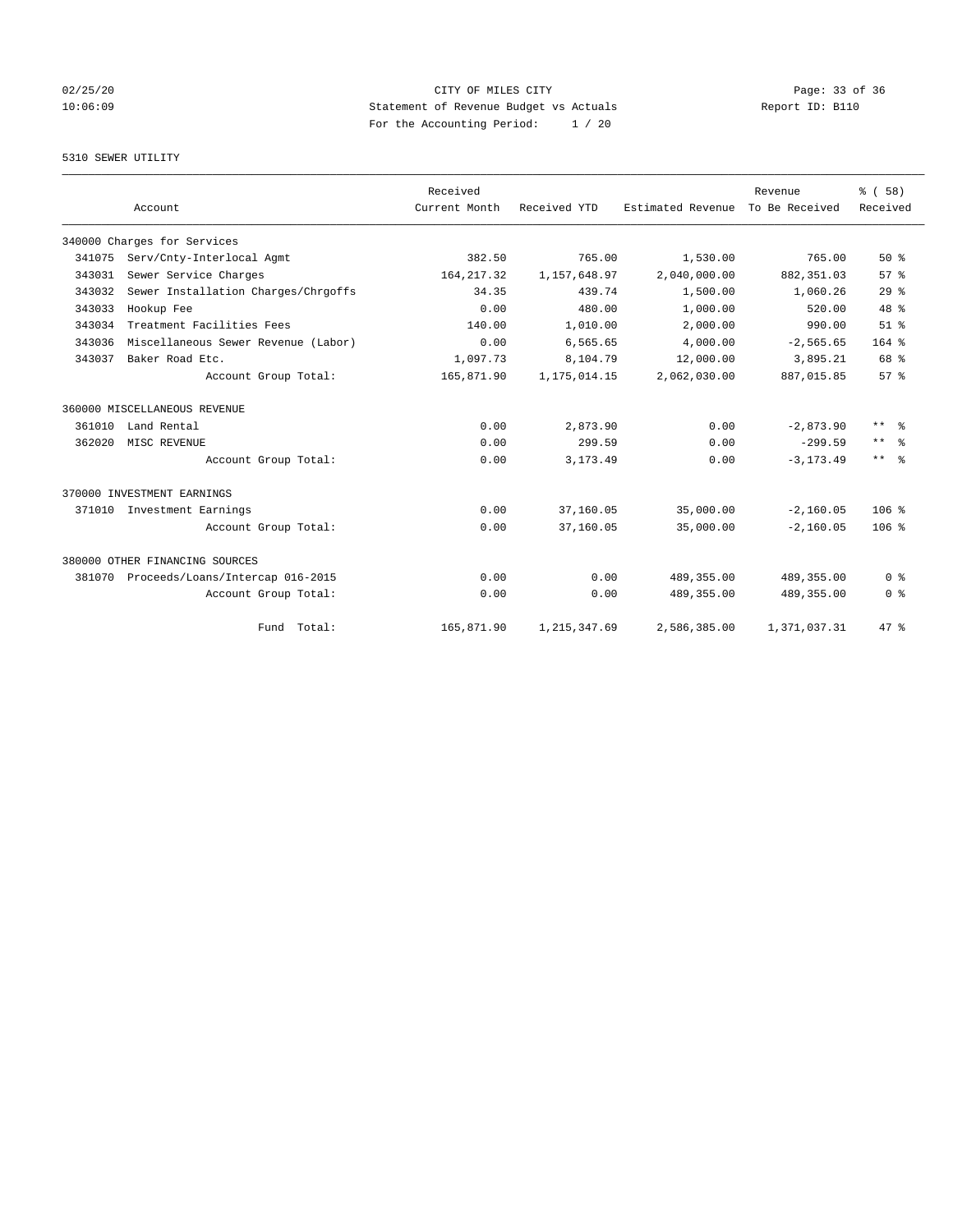02/25/20 Page: 34 of 36 CITY OF MILES CITY CHE CITY PAGE: 34 of 36 10:06:09 Statement of Revenue Budget vs Actuals Report ID: B110 For the Accounting Period: 1 / 20

5510 AMBULANCE FUND

|              |                                        | Received      |              |                   | Revenue        | % (58)          |
|--------------|----------------------------------------|---------------|--------------|-------------------|----------------|-----------------|
|              | Account                                | Current Month | Received YTD | Estimated Revenue | To Be Received | Received        |
| 310000 TAXES |                                        |               |              |                   |                |                 |
| 311010       | Real Property Taxes                    | 29.07         | 5, 315.20    | 9,284.00          | 3,968.80       | 57%             |
| 311020       | Personal Property Taxes                | 1.93          | 19.30        | 231.00            | 211.70         | 8 %             |
| 312000       | Penalty & Interest on Delinquent Taxes | 0.50          | 10.28        | 25.00             | 14.72          | $41*$           |
|              | Account Group Total:                   | 31.50         | 5,344.78     | 9,540.00          | 4,195.22       | 56%             |
|              | 330000 INTERGOVERNMENTAL REVENUES      |               |              |                   |                |                 |
| 331040       | Medicaid Supplemental Program-State    | 0.00          | 18,994.86    | 12,500.00         | $-6, 494.86$   | $152*$          |
| 334000       | State Grants                           | 0.00          | 0.00         | 50,000.00         | 50,000.00      | 0 <sup>8</sup>  |
|              | Account Group Total:                   | 0.00          | 18,994.86    | 62,500.00         | 43,505.14      | $30*$           |
|              | 340000 Charges for Services            |               |              |                   |                |                 |
| 341075       | Serv/Cnty-Interlocal Agmt              | 20,670.00     | 37,310.00    | 45,000.00         | 7,690.00       | 83 <sup>8</sup> |
| 342026       | Ambulance Charges                      | 122,759.73    | 827, 279.10  | 914, 133, 00      | 86,853.90      | $90*$           |
| 342027       | Ambulance Standby                      | 0.00          | 1,820.00     | 7,000.00          | 5,180.00       | 26%             |
|              | Account Group Total:                   | 143, 429. 73  | 866, 409.10  | 966,133.00        | 99,723.90      | $90*$           |
|              | 360000 MISCELLANEOUS REVENUE           |               |              |                   |                |                 |
| 362020       | MISC REVENUE                           | 764.02        | 802.27       | 0.00              | $-802.27$      | ** %            |
| 366010       | Misc- From Charge off Accts            | 838.16        | 9,012.26     | 5,500.00          | $-3,512.26$    | $164$ %         |
| 367000       | Sale of Junk or Salvage                | 0.00          | 0.00         | 1,000.00          | 1,000.00       | 0 <sup>8</sup>  |
|              | Account Group Total:                   | 1,602.18      | 9,814.53     | 6,500.00          | $-3, 314.53$   | 151 %           |
|              | Fund Total:                            | 145,063.41    | 900, 563.27  | 1,044,673.00      | 144, 109. 73   | 86 %            |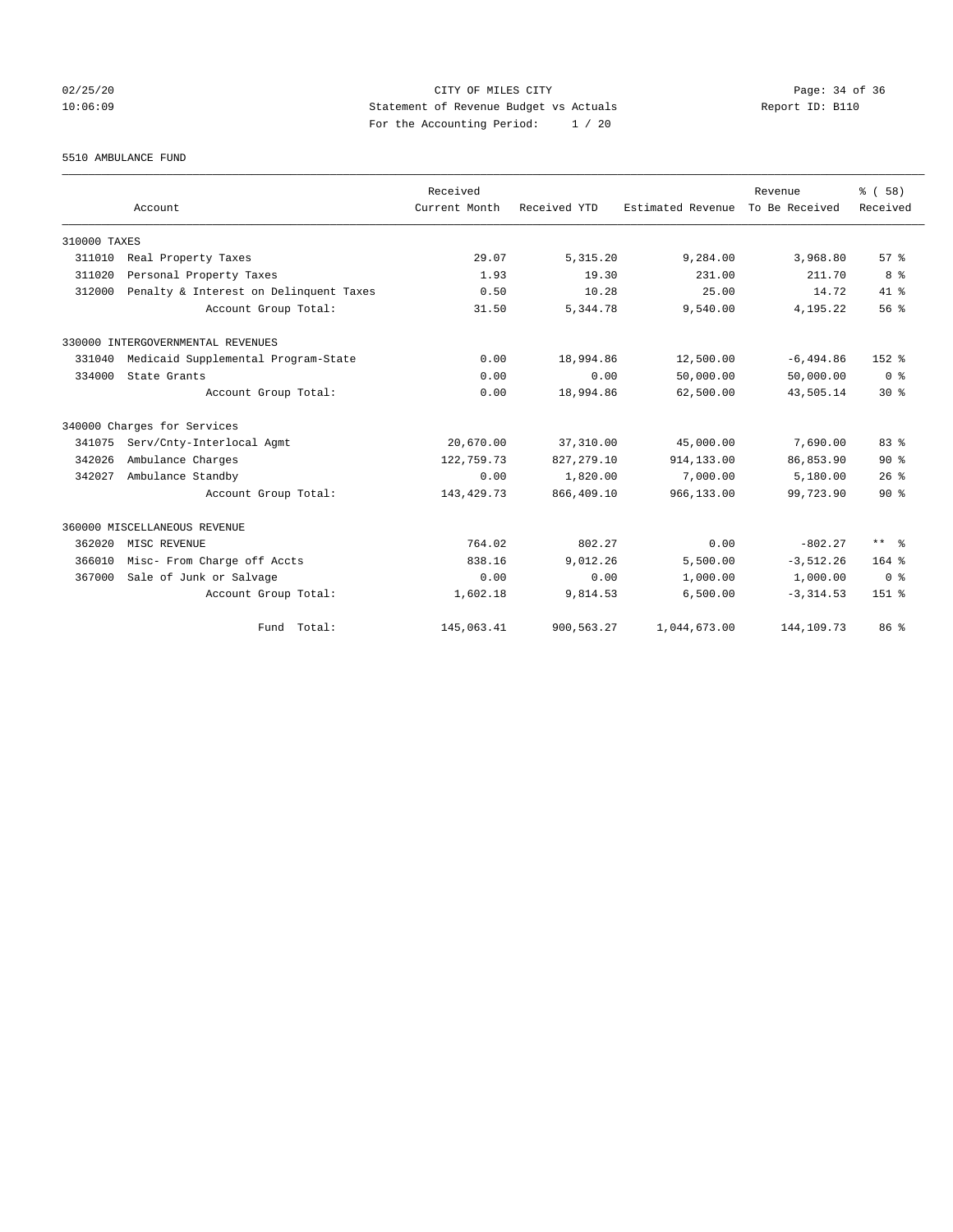02/25/20 Page: 35 of 36 CITY OF MILES CITY CONTROL PAGE: 35 of 36 10:06:09 Statement of Revenue Budget vs Actuals Report ID: B110 For the Accounting Period: 1 / 20

5610 AIRPORT OPERATING

|              |                                         | Received      |              |                                  | Revenue      | % (58)          |
|--------------|-----------------------------------------|---------------|--------------|----------------------------------|--------------|-----------------|
|              | Account                                 | Current Month | Received YTD | Estimated Revenue To Be Received |              | Received        |
| 310000 TAXES |                                         |               |              |                                  |              |                 |
| 311010       | Real Property Taxes                     | 43.60         | 7,973.38     | 13,926.00                        | 5,952.62     | 57%             |
| 311020       | Personal Property Taxes                 | 2.88          | 28.96        | 347.00                           | 318.04       | 8 %             |
| 312000       | Penalty & Interest on Delinquent Taxes  | 0.74          | 15.40        | 40.00                            | 24.60        | 39 <sup>8</sup> |
|              | Account Group Total:                    | 47.22         | 8,017.74     | 14,313.00                        | 6,295.26     | $56$ $%$        |
|              | 330000 INTERGOVERNMENTAL REVENUES       |               |              |                                  |              |                 |
|              | 331126 AIP 019-2021                     | 0.00          | 0.00         | 1.00                             | 1.00         | 0 <sup>8</sup>  |
| 331127       | FAA AIP 017-2018                        | 0.00          | 51,447.00    | 386,962.00                       | 335,515.00   | $13*$           |
| 334060       | Coal Impact Grant-016-2015              | 0.00          | 8,500.00     | 48,900.00                        | 40,400.00    | $17*$           |
|              | Account Group Total:                    | 0.00          | 59,947.00    | 435,863.00                       | 375,916.00   | $14*$           |
|              | 340000 Charges for Services             |               |              |                                  |              |                 |
| 341075       | Serv/Cnty-Interlocal Agmt               | 16,718.25     | 16,718.25    | 30,000.00                        | 13,281.75    | 56%             |
| 343018       | Sale of Street & Roadway Materials      | 0.00          | 2,287.80     | 1,000.00                         | $-1, 287.80$ | $229$ $%$       |
| 343061       | Landing Fees                            | 141.75        | 1,281.00     | 2,000.00                         | 719.00       | 64 %            |
| 343062       | Aviation Fuel                           | 19,017.14     | 237,320.12   | 300,000.00                       | 62,679.88    | 79 %            |
| 343064       | Hangar Rent                             | 5,836.61      | 40,671.11    | 58,000.00                        | 17,328.89    | 70 %            |
| 343065       | Building Rentals                        | 1,326.50      | 9,392.36     | 14,000.00                        | 4,607.64     | 67 <sup>8</sup> |
| 343067       | Other - Miscellaneous                   | 7,277.11      | 7,624.11     | 500.00                           | $-7, 124.11$ | $***$ $-$       |
|              | 343069 Ag Contract                      | 0.00          | 10,500.00    | 10,500.00                        | 0.00         | 100%            |
|              | Account Group Total:                    | 50, 317.36    | 325,794.75   | 416,000.00                       | 90,205.25    | 78 %            |
|              | 360000 MISCELLANEOUS REVENUE            |               |              |                                  |              |                 |
| 361010       | Land Rental                             | 2,100.84      | 10,655.23    | 25,000.00                        | 14,344.77    | $43*$           |
| 362020       | MISC REVENUE                            | 67.06         | 189.28       | 300.00                           | 110.72       | 63 %            |
|              | Account Group Total:                    | 2,167.90      | 10,844.51    | 25,300.00                        | 14, 455.49   | $43$ %          |
|              | 370000 INVESTMENT EARNINGS              |               |              |                                  |              |                 |
|              | 371010 Investment Earnings              | 0.00          | 1,865.63     | 2,500.00                         | 634.37       | 75 %            |
|              | Account Group Total:                    | 0.00          | 1,865.63     | 2,500.00                         | 634.37       | 75%             |
|              | 380000 OTHER FINANCING SOURCES          |               |              |                                  |              |                 |
|              | 381070 Proceeds/Loans/Intercap 016-2015 | 0.00          | 0.00         | 264,000.00                       | 264,000.00   | 0 <sup>8</sup>  |
|              | Account Group Total:                    | 0.00          | 0.00         | 264,000.00                       | 264,000.00   | 0 <sup>8</sup>  |
|              | Fund<br>Total:                          | 52, 532.48    | 406, 469.63  | 1,157,976.00                     | 751,506.37   | 35 <sup>8</sup> |